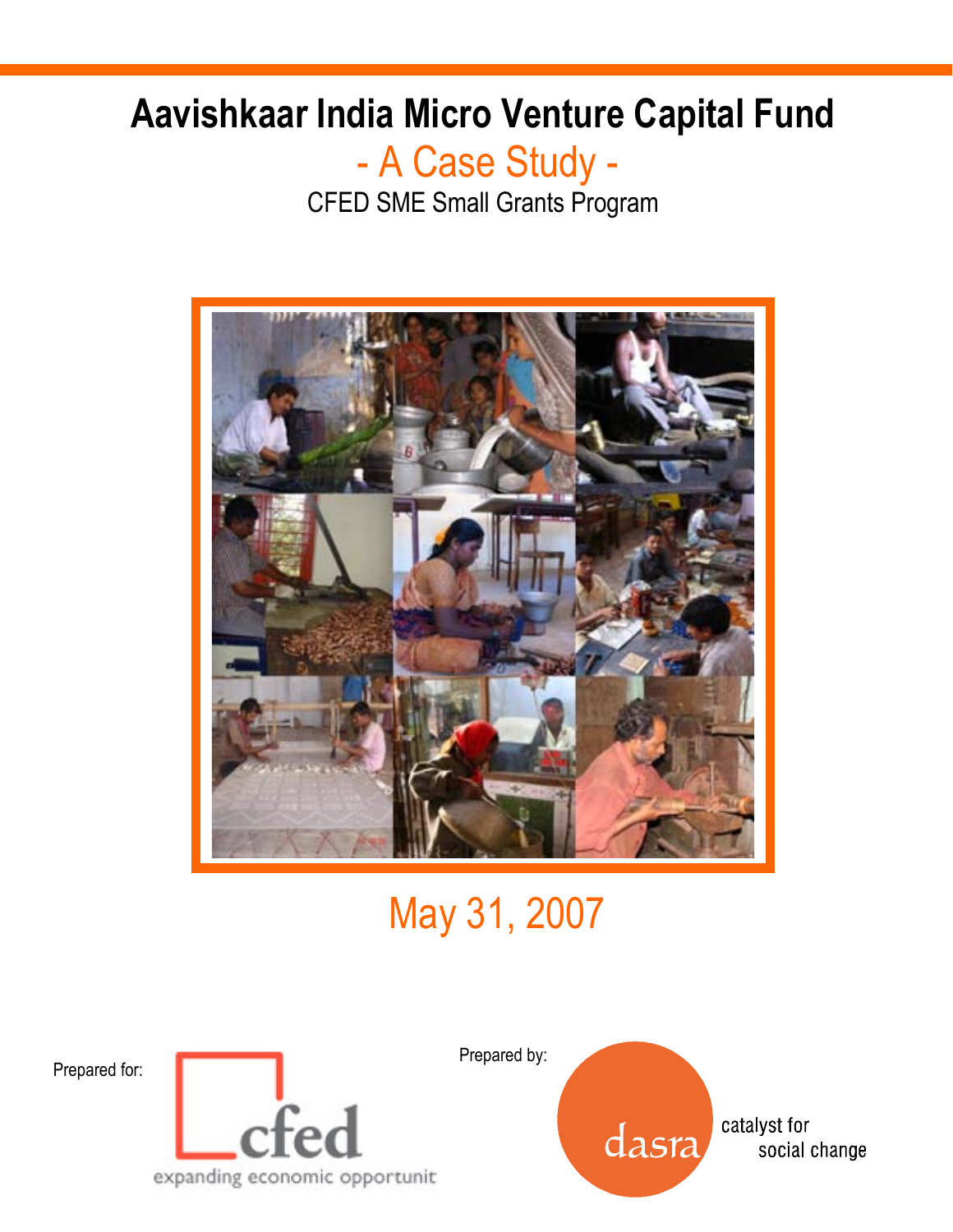# Table of Contents

|                                                                                                                                                                                                                                                                                                                    | 3          |
|--------------------------------------------------------------------------------------------------------------------------------------------------------------------------------------------------------------------------------------------------------------------------------------------------------------------|------------|
| ENABLING ENVIRONMENT FOR MSME SECTOR                                                                                                                                                                                                                                                                               | 4          |
|                                                                                                                                                                                                                                                                                                                    | 6          |
| <b>Basic Elements of Logic Model</b><br>Aavishkaar Logic Model<br>Aavishkaar Current Mission and Key Assumptions                                                                                                                                                                                                   | 8          |
| <b>Investment Process</b><br><b>Evaluation Process</b><br>Organizational Structure                                                                                                                                                                                                                                 |            |
| Location<br>Sector<br>Financing<br><b>Financial Performance</b><br><b>Pipeline Development</b><br><b>Beneficiaries</b>                                                                                                                                                                                             |            |
| <b>Overview of Business</b><br>Operation and Financial Information<br><b>Beneficiaries</b><br>Aavishkaar's Role<br>Conclusion                                                                                                                                                                                      |            |
| <b>Overview of Business</b><br>Operation and Financial information<br><b>Beneficiaries</b><br>Aavishkaar's Role<br>Conclusion                                                                                                                                                                                      |            |
| Craftsbridge<br><b>TIDE Technocrats Private Limited</b><br>Net Systems Informatics Private Limited<br>Naveen Gram Agrotechnologies Private Limited<br><b>CK Technologies Private Limited</b><br><b>Vortex Engineering Private Limited</b><br>Vaatsalya Healthcare Solutions Private Limited<br>Pending Investments | .31<br>.37 |
|                                                                                                                                                                                                                                                                                                                    |            |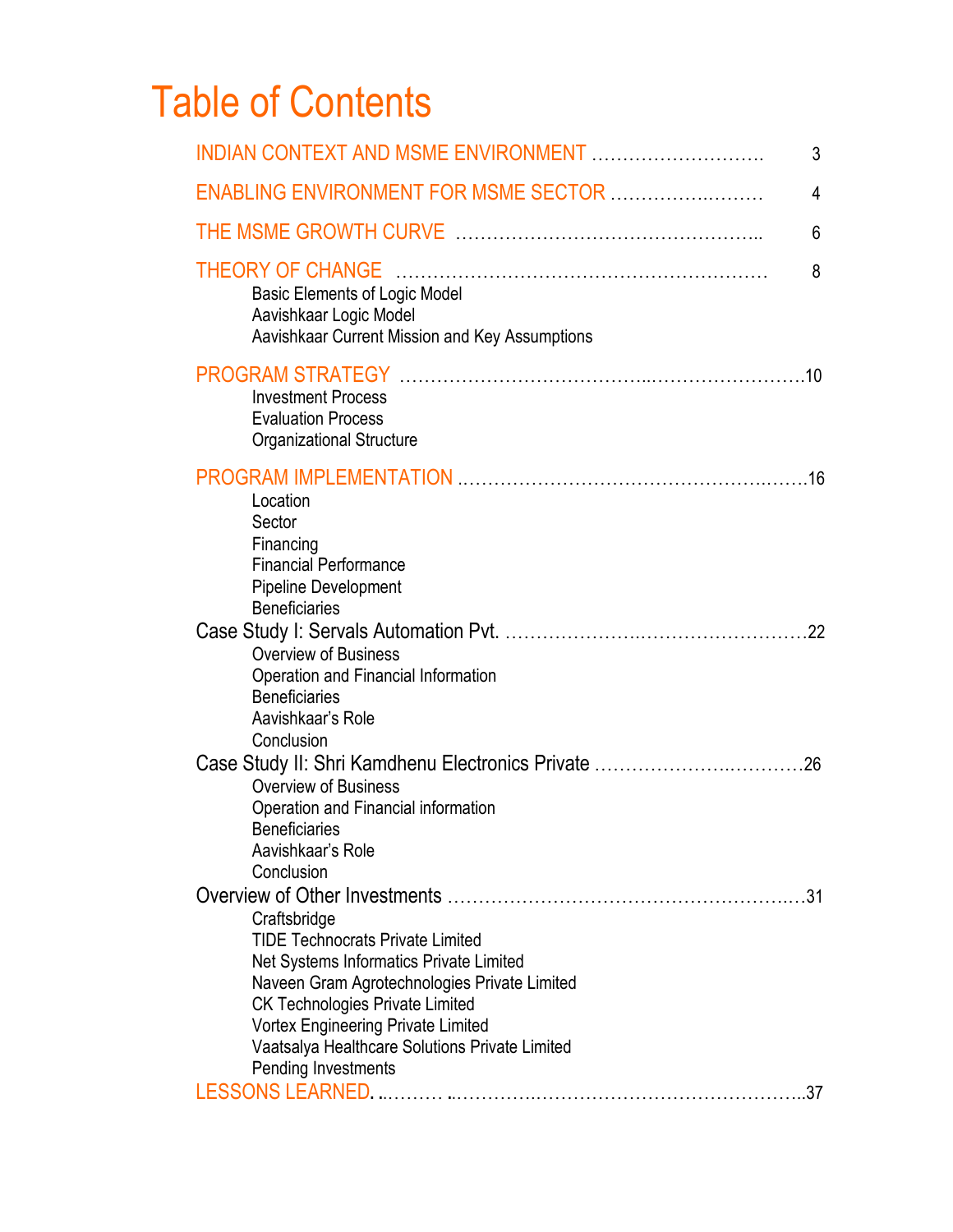# Indian Context and Environment

Over the years, the MSME sector in India has continued to remain an important sector of the economy.

Many MSME units are growing so fast that for them the issues are funding, quality and labour.

There is growing worldwide appreciation of the fact that Small and Medium Enterprises play a catalytic role in the development process of most economies. This position gets reflected in the form of their increasing number and rising proportion in the overall product manufacturing, exports, manpower employment, technical innovations and promotion of entrepreneurial skills.

In the Indian context, primarily the concept of Small Scale Industry (SSI) has been in vogue and the small and medium enterprise definition is of more recent origin. An SSI is defined on the basis of historical value of investment in plant & machinery, which at present is Rs.10-50 million. However, Micro, Small and Medium Enterprises (MSME) have a higher limit of investment in plant and machinery above Rs.10 million and up to Rs.100 million for a Medium Enterprise. However, this definition is often confining and excludes companies that are in services or technology rather than manufacturing, with low investment in plant & machinery but have sales of over Rs. 50 million. Therefore, it is important to include non-manufacturing units in the MSME sector, which often show high profitability with limited capital investments.

Over the years, the MSME sector in India has continued to remain an important sector of the economy with its noteworthy contribution to the gross domestic product, industrial production, employment generation and exports. As per the Third All India Census of SSIs (2001-02), there were 10.52 million SSI units in the country, of which 1.37 were registered and 9.15 unregistered units. For the year ended March 2004, the said number increased to 11.52 million, providing employment to 27.40 million persons and contributing an output of over Rs.3,480 billion in FY2004;<sup>1</sup> evidence that the MSME sector is growing in India and provides significant employment opportunities and economic growth.

The MSME sector can be categorized into three types of units: There are those that are plugged into the supply chain of large companies and, hence live off them. Such firms constitute about 20 per cent of the registered units in India. Then, there is a bottom 20 per cent whose future is uncertain either because their traditional markets have vanished or they have not been able to respond to competition. And finally, the middle 60 per cent which comprises of units that does not feed into any major supply chain, but are riding on the back of a strong consumer demand. For example, manufacturers of toys, utensils, or packaged snacks (namkeen); the top 20 per cent is growing so fast that for them the issues are funding, quality and labour. Typically, these units belong to sectors such auto, pharma, engineering, power or apparel.<sup>2</sup>

 $\overline{a}$ 

<sup>1</sup> www.sidbi.org

<sup>2</sup> Business Today September 10, 2006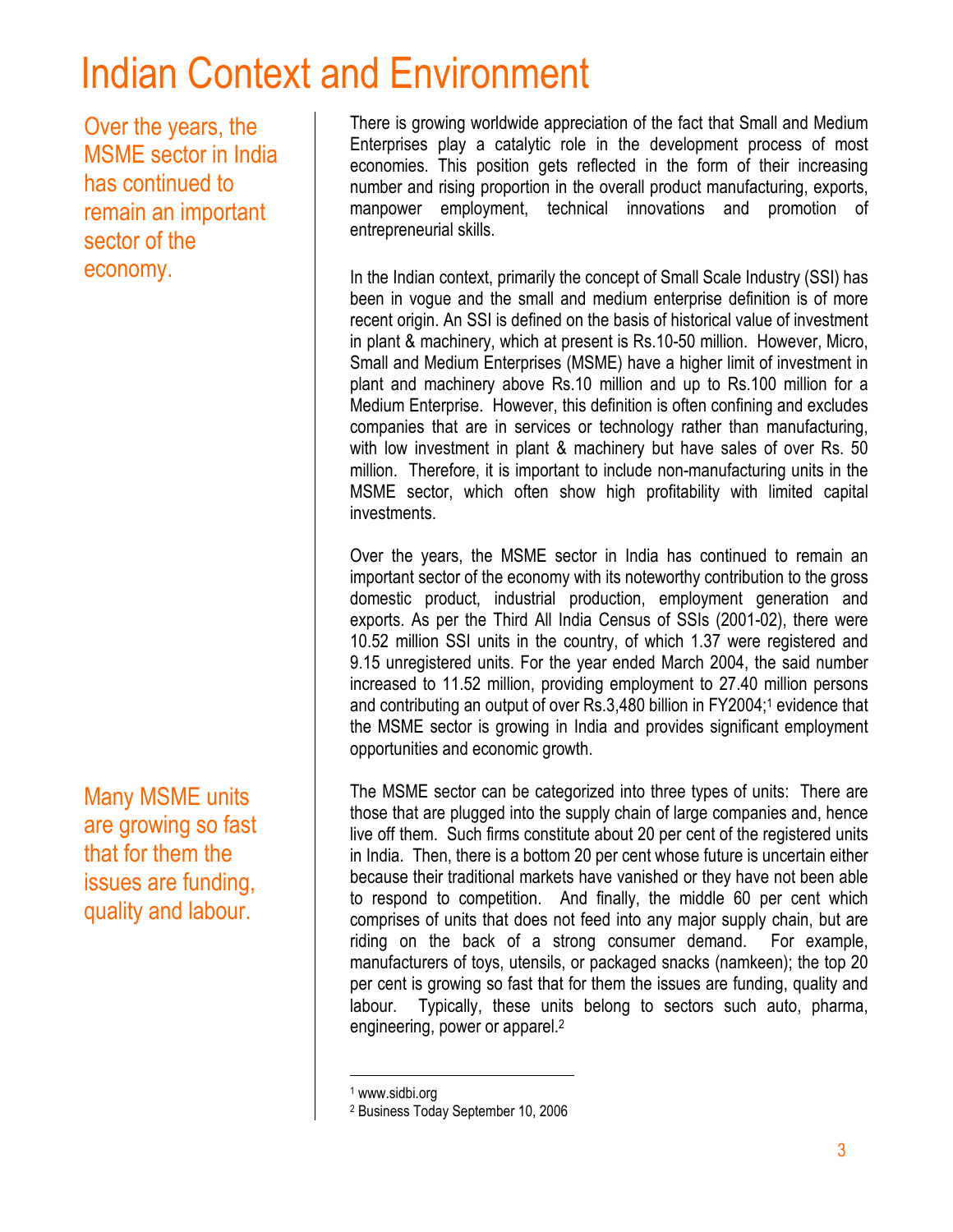# Enabling Environment for MSME Sector

In order to create an enabling environment for MSME it is essential that regulations, financing and labour are favourable and readily available. Amongst the developing countries, India has been the first to display special consideration to MSME units where the basic focus has been to make economical use of capital and absorb the abundant labour supply in the country.

#### **REGULATION**

The Tenth Five Year Plan for the Indian economy has set a target of 8 percent growth per annum in GDP and to bring down the poverty ratio to 11 percent over the next decade. The Plan has also noted that achieving and sustaining such ambitious growth targets would require adequate attention to small and medium enterprises which have great potential to offer wage employment. In order to pursue the growth with employment agenda, heavy reliance is placed on the SME sector. As a result of this goal, the Indian government introduced the MSME act in October 2006. This would indicate a positive environment for deregulation and promotion of investment in MSME units.

#### FINANCING

However, slowing down progress is the fact that there is no published or syndicated information available on Indian MSMEs, unlike some of the other developed nations. Left with limited options for organized finance, MSME promoters often rely on their own sources of funding such as high cost credit card loans, non banking financial corporations or unorganized money lenders. Such funds come at a premium and affect the firm's efficiencies and competitiveness. And the MSMEs continue in the vicious cycle of small size and inadequate finance. The best MSMEs get credit at interest rates that are around 175-200 basis points higher than those of blue chip large corporations. Although there has been a growing interest from formal financial institutions to invest in MSMEs, the due diligence by these banks takes as long as 3-4 months, often putting MSMEs in severe cash crunches. Realizing this funding gap, the Indian government has mandated that commercial banks lend to MSMEs upto Rs. 50 million with limited collateral; however, no banks are willing to lend to MSME units due to the perception of high risk. Therefore, there is a significant funding gap for accurately priced financing in the Indian MSME sector.

Indian economy has set a target of 8 percent growth per annum in GDP and to bring down the poverty ratio to 11 percent over the next decade.

MSME promoters often rely on their own sources of funding such as high cost credit card loans, non banking financial corporations or unorganized money lenders.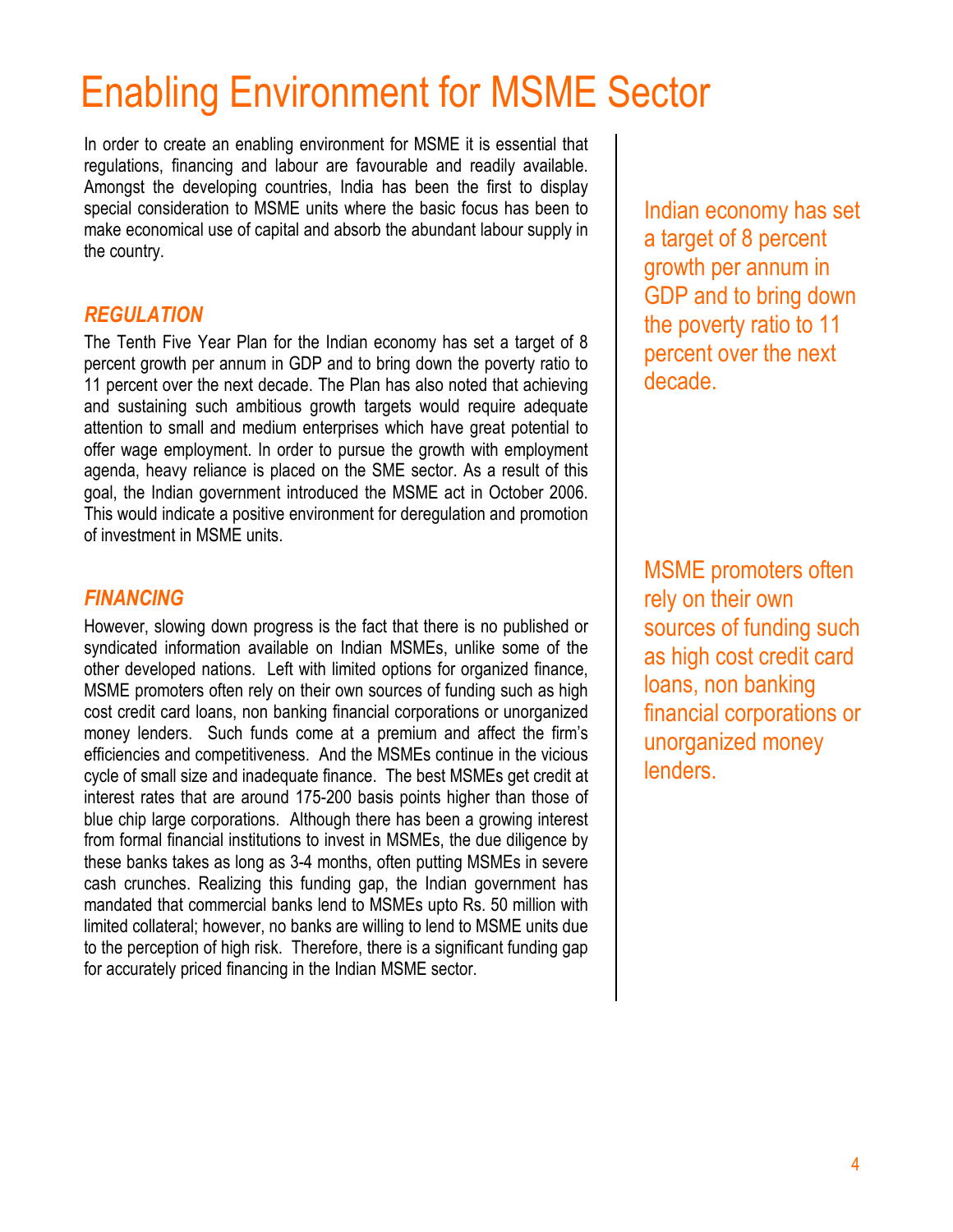#### **LABOUR**

Limited availability of financing can potentially stunt MSME growth, which costs the nation, since small enterprises drive this economy. In India, the small sector contributes nearly 40 per cent to the industrial output of the country and is the largest source of employment after agriculture. However, there are only government subsidized infrastructure and support services for MSMEs in India; often they start with only 1-2 people where the management is mainly family-run, with limited second-in-line management and little possibility of mentoring. As these organizations grow to SME sizes they are often faced with limited manpower and understanding of funding/operational requirements yet, there are no formal institutions or government schemes that support SMEs. Despite limited infrastructure and support services, the MSME sector continues to provide waged employment opportunities to the unskilled and semi skilled worker providing a strong platform for economic growth and poverty reduction. Therefore, there is a direct relationship between improving the MSME sector and providing improved economic opportunities for the underprivileged.

Listed below are 5 factors that are essential in creating an enabling environment for the MSME sector to improve. "Although there has been some progress in regulation, financing and labour, there is nothing in terms of supportive services and infrastructure that the MSME sector considers helpful," says Vineet Rai, Founder and CEO of Aavishkaar.

Despite limited infrastructure and support services, the Indian MSME sector continues to provide waged employment opportunities to the unskilled and semi skilled worker

#### Figure 1: All 5 factors are essential in creating an enabling environment for the Indian MSME sector

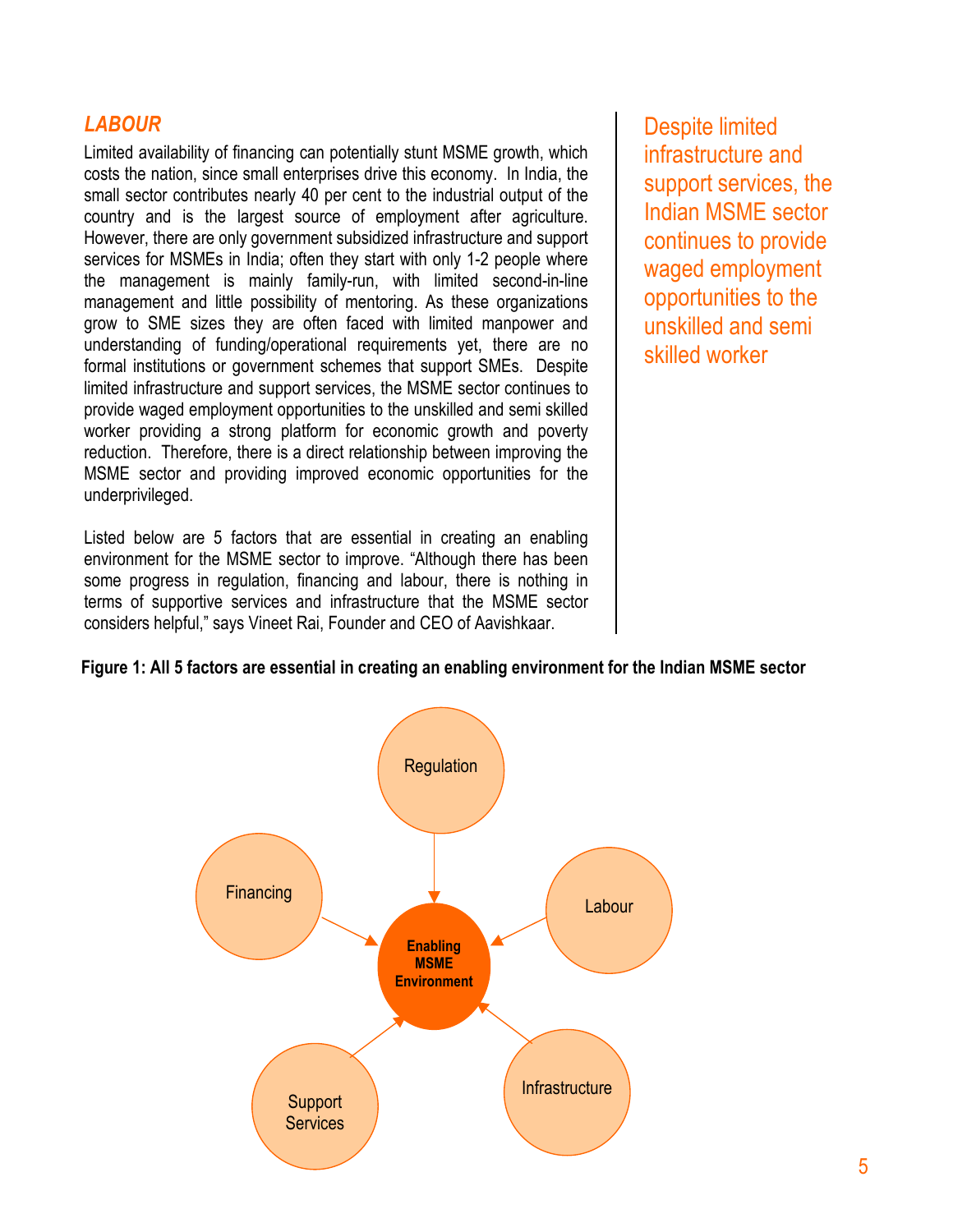# The MSME Growth Curve \*

The MSME's financial woes appear to be the mismatch between the investment evaluation matrix of the financial sector and the position of the MSME on the classical growth curve.

Promoting MSMEs as a means to achieve economic growth for those at the lower end of the economic spectrum is often suggested as a strategy for sustained economic prosperity among the world's less developed regions. In reality, most micro and small enterprises develop businesses that have not only local relevance but also regional growth prospects. Furthermore, the multiplier impact of such businesses creates widespread income for local communities, boosts local production, and creates livelihood opportunities and more money in the local economy, spurring overall growth.

Nonetheless, many such opportunities remain unexploited due to lack of timely financing and mentoring support. Traditional financial institutions do not cater to smaller ventures. The absence of banking history, lack of collateral and requirements of very small capital make these start-up companies extremely unorthodox and, therefore, unattractive to the traditional institutions such as banks. The common perception held by most traditional equity investors is that the entrepreneurial start-up companies that are addressing local needs are risky, small and have long-term illiquidity associated with them resulting in limited or no upsides for a commercial investor to attract investments. Community owned enterprises, another interesting variant of small businesses, specifically in the natural resources, handicrafts and financial services sector, do not attract investment capital from investors due to their small size and complication of multiple holdings. This is despite being one of the most interesting ways of empowering communities through commercial and entrepreneurial intervention.

The key issue accentuating the MSME's financial woes appears to be the mismatch between the investment evaluation matrix of the financial sector and the position of the MSME on the classical growth curve. An MSME growth curve follows the pattern where, during the formative

years, the revenue trails costs and at some point overtakes it to make the MSME profitable thereby creating a smooth upward surge. In emerging economies, most MSMEs either are in the early stage of growth or are struggling with growth issues. Very few MSMEs in such economies are in the stable growth stage representing the lowest risk category. The MSMEs that break even, and are profitable, also do not rid themselves of financing woes as they struggle for liquidity and the need for appropriate financial instruments to negotiate the demands of the competitive external environment. The MSME financing institutions on the other hand are constantly looking for companies with strong records of accomplishment, profitable balance sheets, strong book assets and transparent and strong governance.

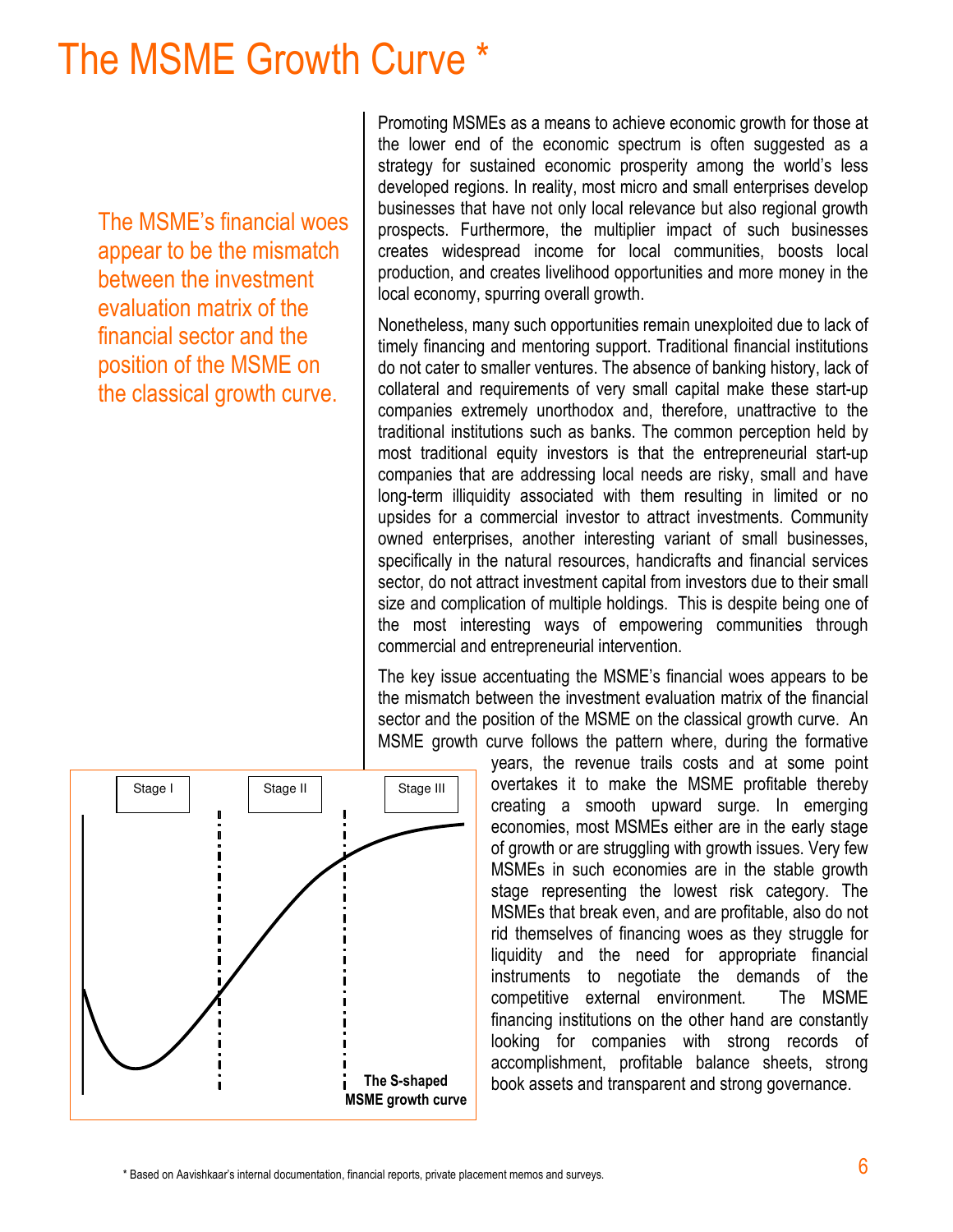The solutions may include a multi-pronged approach lead by providing equity financing as well as capacity building efforts to improve accountability and transparency.

Aavishkaar provides both the financial and operational expertise needed to improve the profit potential of micro and small enterprises.

The Stage I and Stage II MSME on the S-shaped growth curve, depicted in the above graph, has the highest demand for finance. Unfortunately, these stages also carry the highest risk perception within the MSME lending community. The MSME lending institutions prefer enterprises that are either reaching mature growth (latter half of stage II) or already in the stable Stage III.

This mismatch between the needs of the MSME seeking finance and lending institution's perception of credible MSME appears to be the reason for the apparent disconnect in MSME financing. The solutions may include a multi-pronged approach lead by migration of MSME financing from simple debt driven instruments to more evolved and complex regimes that work on a risk adjusted return basis, complemented by the creation of a strong infrastructure for MSME ratings and information tracking as also capacity building efforts to improve transparency and governance amongst MSMEs.

Therefore, it is evident that equity is one of the most sought after instruments by the MSME sector; however, it is scarcely available. The MSME sector could benefit a lot by the introduction of innovative financial instruments that mimic equity features or are equity instruments and encourage early stage participation with adequate risk mitigation provisions. Micro equity capital, provision of royalty based instruments linking returns to long-term fortunes of the company, guarantee supported long-term debts and option-based investing are some features that MSME lending institutions should consider to introduce in their portfolio of products.

The equity capital needs of the micro and small enterprises falls in between the microfinance investment products (usually below US\$ 1,000) and established venture capital funds (typically above US\$ 1,000,000). While most of these enterprises eventually may need larger amount of money as they grow and scale up to become successful, Aavishkaar's belief is that at the start-up stage, their need does not exceed US\$ 250,000 range. Aavishkaar India Micro Venture Capital Fund ("Aavishkaar" or "the Fund") is based on achieving sustainable economic development by encouraging growth and profitability of these micro and small enterprises in rural and semi-urban India by providing both financial and mentoring support. As a micro social venture fund promoted by professionals with an understanding of start-up businesses, innovation and rural product markets, Aavishkaar provides both the financial, operational and marketing expertise needed to improve the profit potential of micro and small enterprises.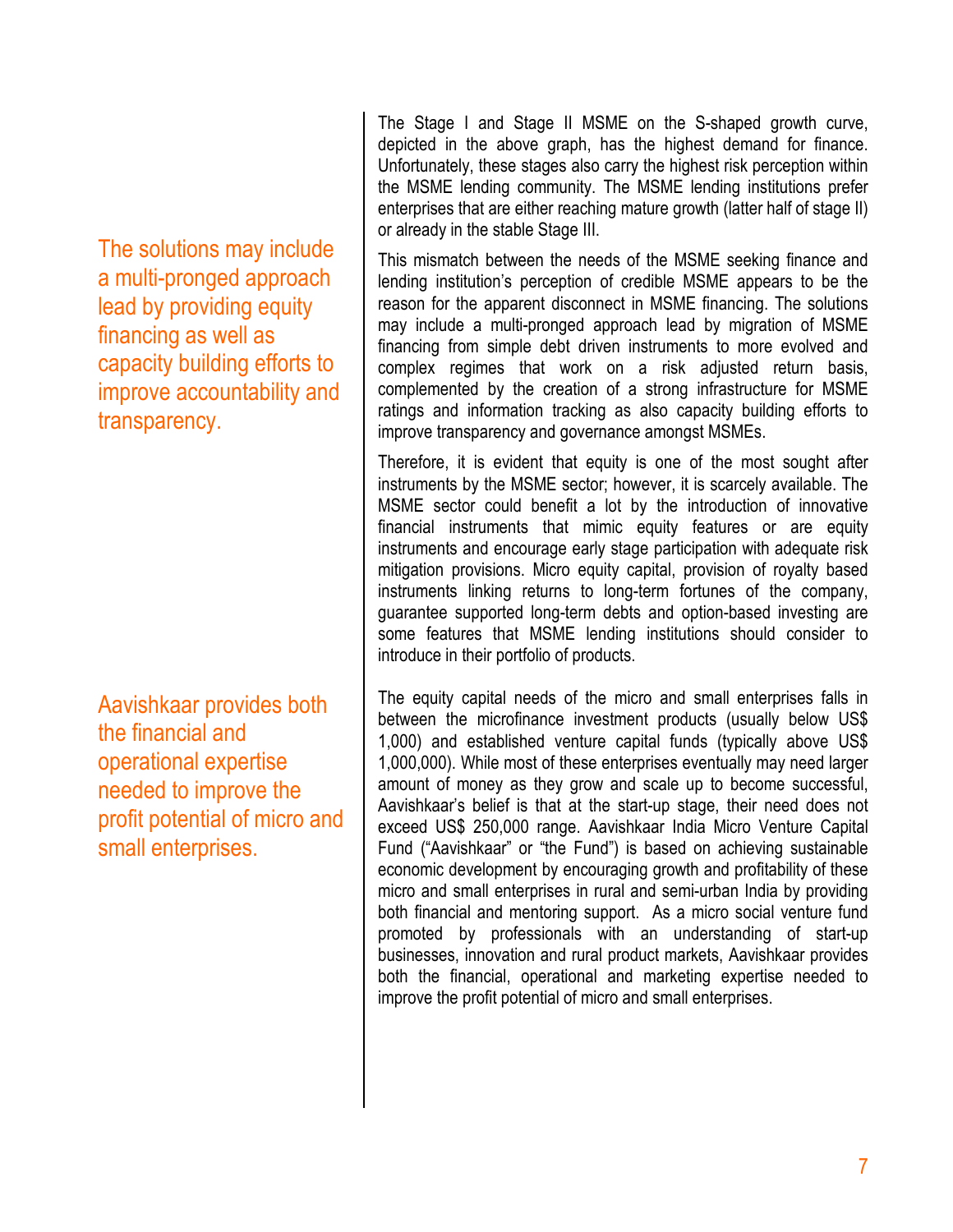# Theory of Change \*

Based on the overview of the MSME sector, Aavishkaar has a powerful theory of change. However, in order to fully understand the theory's key assumptions, listing Aavishkaar's inputs, outputs and outcomes through the logic model is necessary. Below is a brief overview of the Aavishkaar logic model:

#### BASIC ELEMENTS OF LOGIC MODELS



**Inputs** are resources needed to support the effort.

**Outputs** are the actions of the fund that are seen as being instrumental in producing a community change. In addition to identifying the fund's activities, there needs to be clarification on the target audience.

**Outcomes** are conditions produced by the efforts, often synonymous with results. The framework will consider initial, intermediate and long term outcomes.

#### AAVISHKAAR LOGIC MODEL:



\* Based on the Reflect and Improve Tool Kit by the Innovation Centre for Community & Youth Development p.26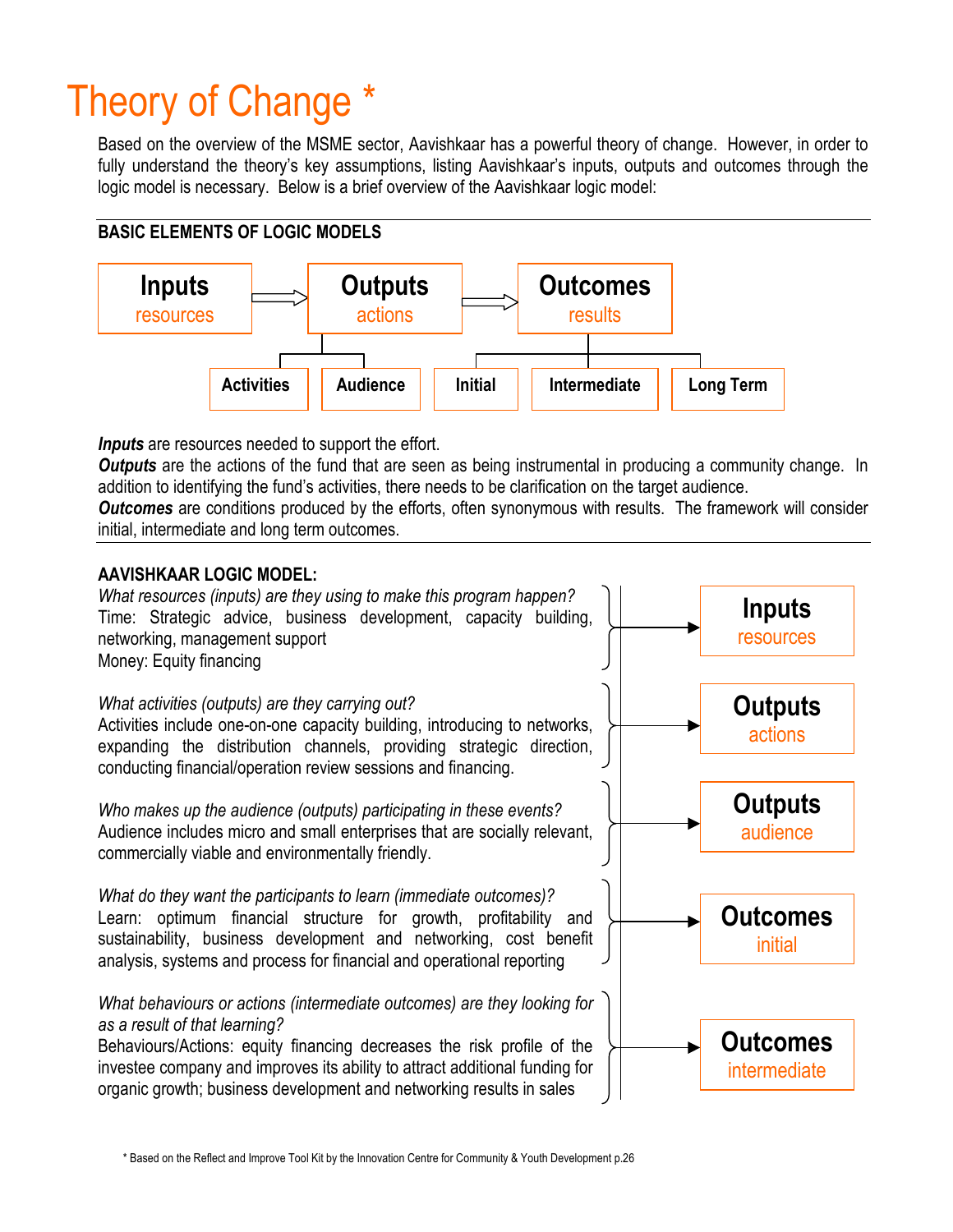expansion and greater profit potential; cost benefit analysis when applied to the business ensures cost control and operational efficiency leading to increase profitability; creating formal reporting mechanism improves the investee companies accountability, transparency, efficiencies, sustainability and future planning needs.

#### What ultimate benefits (long term outcomes) do they hope for as a result of these behaviours?

Ultimate benefits: the sales and profit growth of micro and small enterprises improves the livelihood creations and economic opportunities of the poor by providing:

- A service that was otherwise unavailable or unaffordable such as healthcare, power etc
- A product or service that improves productivity and cost savings such as milk machines for dairy farmers
- A technology that improves job opportunities for the poor such as software for computer literacy



### THEORY OF CHANGE: AAVISHKAAR

If micro and small medium enterprises lack adequate financing for profitability and sustainability then micro equity financing creates a strong financial base for future growth; if profitable and high growth micro and small enterprises are the economic engines of rural communities (and over 80% of India's population live in rural villages) then the poor benefit from these products and/or services through job creation, increased productivity and accessibility.

#### AAVISHKAAR'S MISSION AND KEY ASSUMPTIONS:

Aavishkaar's mission is to encourage creation and spawning of socially relevant entrepreneurial solutions addressing local needs to help India achieve holistic sustainable economic development. To achieve this, Aavishkaar aims to support socially relevant, commercially viable and environmental friendly micro and small enterprises by providing them with early stage equity finance and management support.

Aavishkaar believes that the products and services created by its investment in socially relevant companies are the sole source of social impact. Therefore, the business model is focused on building the commercial viability of investee companies through financing and mentoring support based on a key assumption that the Aavishkaar model focuses on the profitability of these companies leading to social development. As a result, there is no formal screening process for establishing the socially and/or environmental aspects of each potential investment; it is informal and based on staff and management impressions. Furthermore, there are no identified indicators that are measured to show social impact of the investment. The program strategy is based on choosing companies whose products and services are drivers of development leading to long term outcomes listed in the logic model.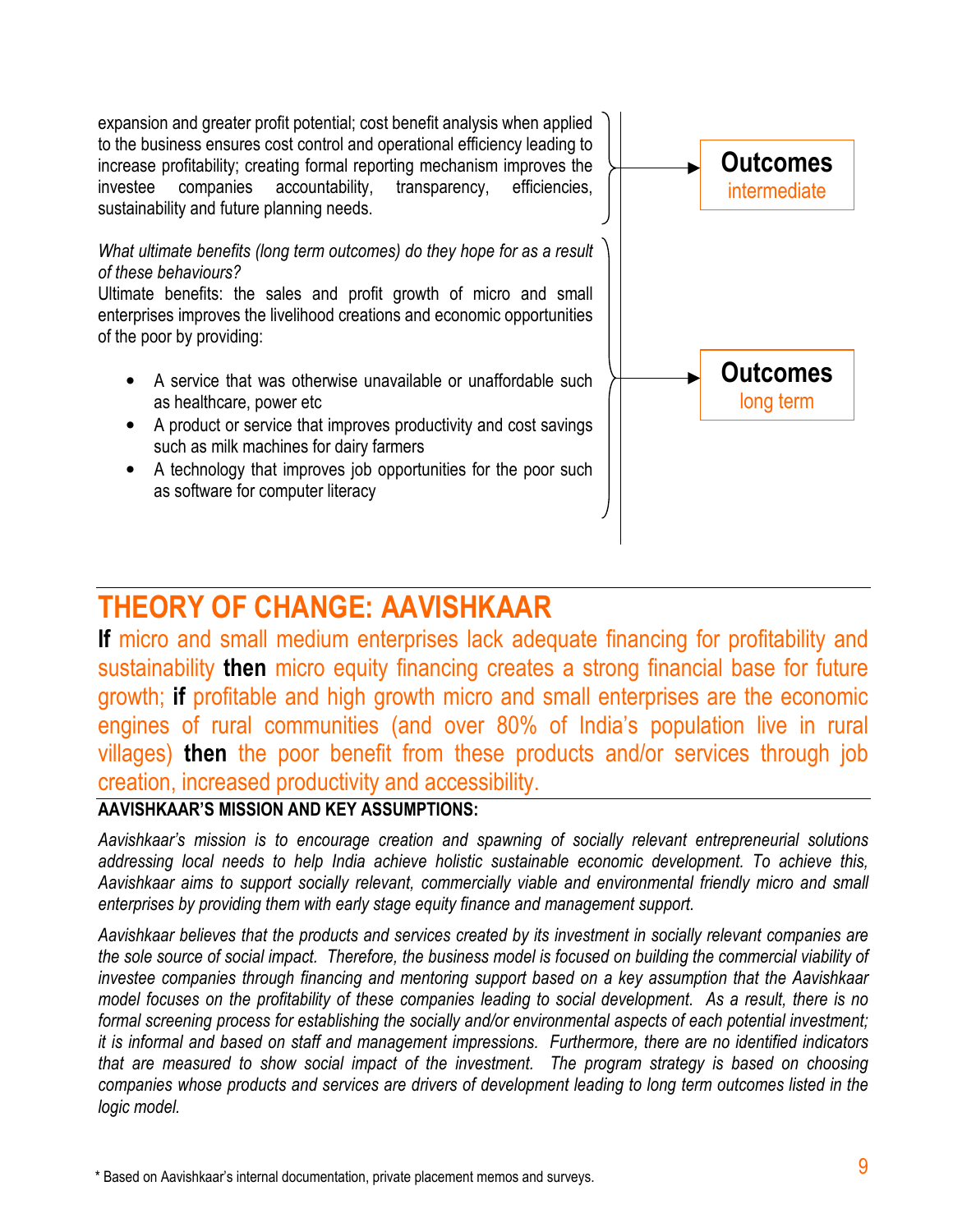# Program Strategy \*

Aavishkaar focuses on providing flexible financing and mentoring support to improve the commercial viability of investee companies.

The social benefit screen has no formal metrics for measurement; however, the financial aspect uses traditional venture capital evaluation metrics and models.

Based on the above stated theory of change, Aavishkaar provides risk capital and handholding support to socially relevant micro and small businesses. Aavishkaar has a unique investment strategy because they are able to offer a number of investment instruments which include common equity stocks, quasi-equity, preferred convertibles, preferred redeemable (if allowed under regulation), mezzanine loans, royalties and other venture capital instruments. Therefore, their ability to provide flexible financing options meets the inputs criteria in their theory of change: providing equity financing.

Furthermore, these investments often require technical and management assistance in addition to funding in order to improve the profit potential. Aavishkaar provides this assistance through a team of professionals that are familiar with their approach. If a company needs technical assistance or specific support that exceeds the scope of the investment team's support and guidance as an active investor, this may be provided by other partners. This support includes activities which expand sales, margins and profitability since these determine the success of the investment and hence, Aavishkaar's potential social impact on the community.

Aavishkaar has 5 main investment criteria listed in the box below. The social benefits screen (i.e. socially relevant, environmental friendly, entrepreneurial, mission driven, opportunities for creating social return) have no formal metric for measurement, however, the financial aspect (growth potential, cost efficiencies, commercial viability, etc) uses traditional venture capital evaluation metrics and models.

### MAIN INVESTMENT CRITERIA: AAVISHKAAR

- The company must be capable of growing in scale and efficiency
- The company must be commercially viable, socially relevant and environmental friendly
- The management must be entrepreneurial and mission driven
- The company must have strong promoters, good background, credible governance
- There must be opportunities for creating social and commercial value by pooling resources with those of other investors/stakeholders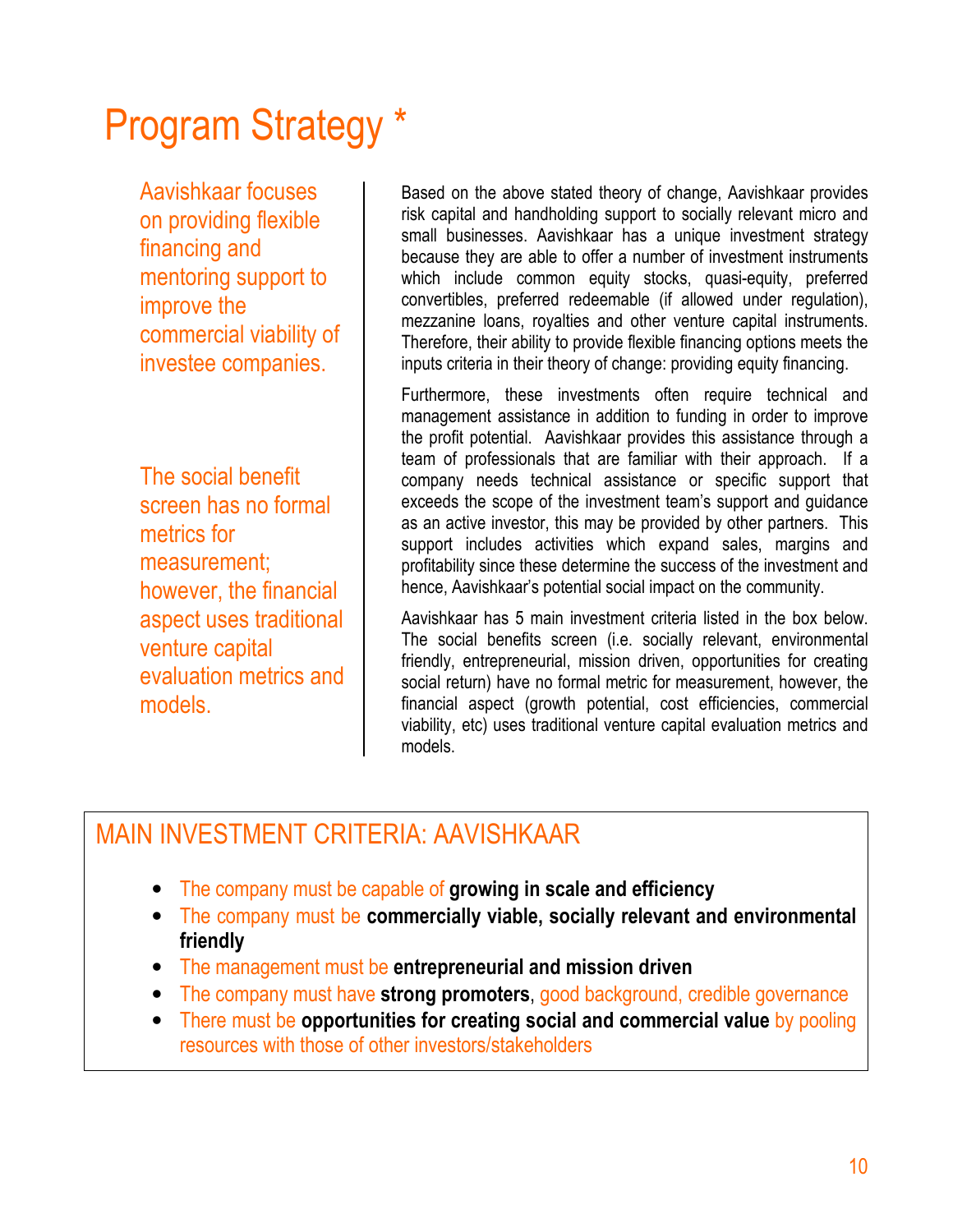## INVESTMENT PROCESS



The need for an early stage investment goes much beyond the money. Aavishkaar works very closely with its investee companies. Realizing the importance of mentoring and support, Aavishkaar spends time understanding the key drivers of the business and assesses its social impact on its community. There is no formal evaluation process for assessing social benefits, however each investment criteria must meet the conditions listed in the box above.

Aavishkaar's investment due diligence on-the-other-hand uses formal processes and systems; carried out by a team comprising of a Senior Project Manager and a Junior Associate. The due diligence team goes deep into the business model of the investee company and builds on a thorough understanding of the sector and the business. Once the investment is completed, the Project Manager and the Associate work closely with the company to monitor its process and progress based on the financial projections.

The Company's performance review takes place with the Fund Review team comprising of the Chief Executive, the Project Manager and the Associate every month. The focus is more on performance, targets and strategy review in case of gaps. Every quarter, the CEO and CFO of the Investee Company are invited for a through review and planning exercise. The Investment Committee and Review Board of Aavishkaar participate in these reviews. The objective of the review is to discuss the strategic progress of the company, ensure that strategic clarity exists between the company and the fund and that the staff receives guidance from a very experienced team of people.

If the company is a start-up, the focus of discussion with Aavishkaar is on managing the costs, retaining human resources, evolving systems and processes and approaching the markets. The company that is scaling up receives advice on growth management issues, managing the bottom line and on strategic relationships while evolving the business. As an example, Aavishkaar helps not only expanding companies build networks but also participates and helps the companies to strike a good negotiation with large players.

An important aspect of Aavishkaar's model is assessing how a successful or unprofitable investment can be exited. Considering the fund is fairly new and the infancy of the social venture world there is limited experience in exiting. However, theoretically the various options include: initial public offerings, community/employee buy backs, acquisitions and on-sale to larger social venture funds. Aavishkaar has not exited any investments as of yet; however, possible options are often considered prior to making the investment since the commercial viability of Aavishkaar depends of this.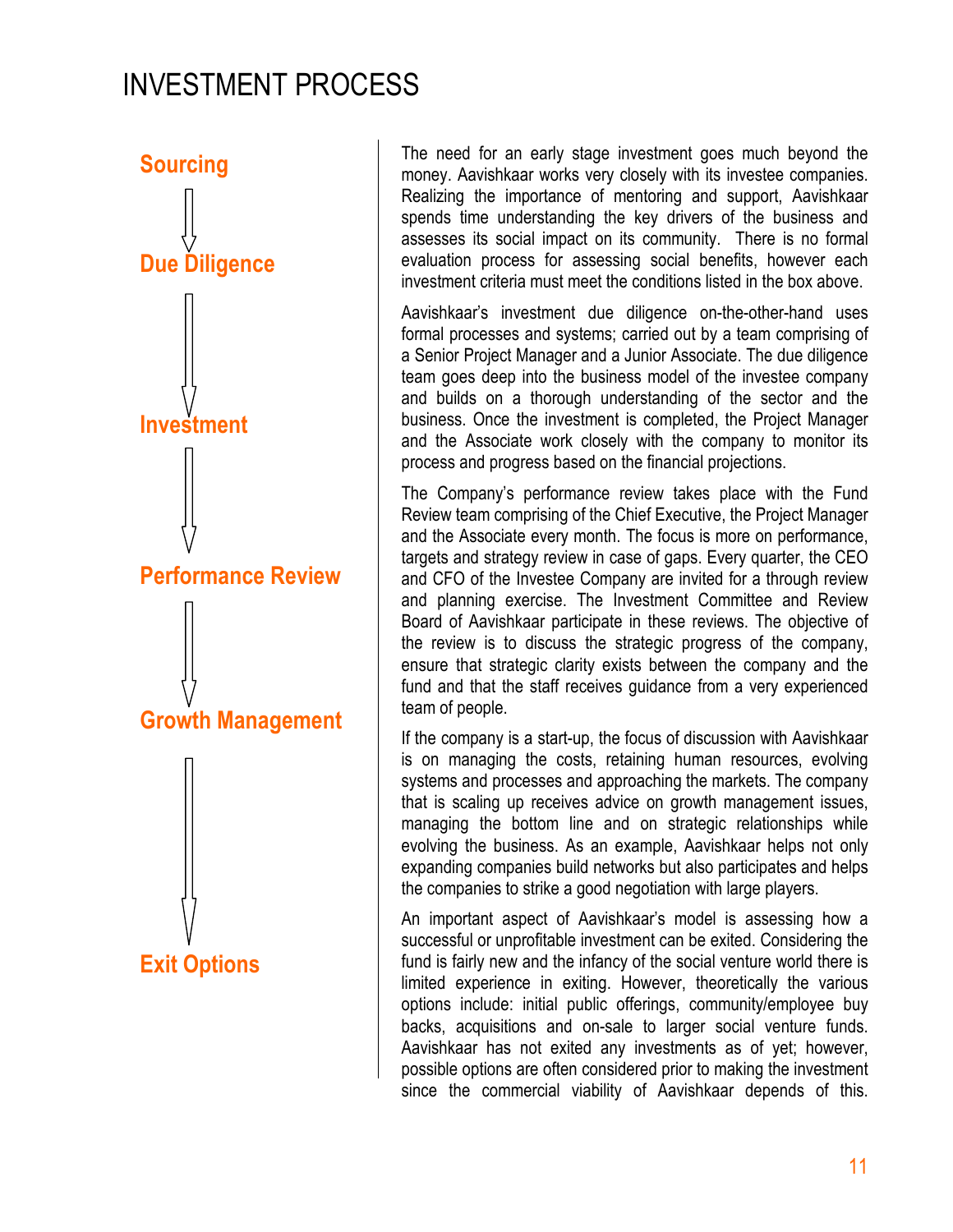# EVALUATION PROCESS

Although, Aavishkaar's evaluation process involves assessing two potential bottom lines: financial returns and social returns; the social benefits screen is less formal than the financial growth potential. The evaluation process mainly focuses on the commercial viability of the entity after a 'feel-good' check has been made by the Fund Manager and Aavishkaar staff on the social relevance of the potential investee company. However, it is apparent that the investment criterion is used diligently for every investment opportunity. The lack of a formal social benefit screen is mainly because limited financial resources forced Aavishkaar to initially build systems and processes that assessed commercial potential rather than social relevance. Also, "the investor base was already convinced of the theory of change; this was the premise for creating the social venture fund in the first place; however, the commercial viability aspect was still in question," says Vineet Rai, Founder and CEO of Aavishkaar.

The formal process for project evaluation is divided into four parts:

#### STAGE I

Like a screening phase, this includes a discussion of the business concept, specifically, as per how well it aligns with Aavishkaar's investment criteria; The Fund Manager, Vineet Rai, makes the final decision at this stage.

Key parameters evaluated include:

- $\checkmark$  Social benefits
- $\checkmark$  Technical feasibility
- $\checkmark$  Commercial viability
- $\checkmark$  Market sustainability
- $\checkmark$  Project size
- $\checkmark$  Size of investment sought
- $\checkmark$  Sector, geography and scale, and
- $\checkmark$  Entrepreneur's competence & management abilities

#### STAGE II

This stage focuses on further assessment of the entrepreneur's competence and the company's social focus. Aavishkaar also assesses the potential social impact on the company's customer base during this stage. The Investment Committee makes the final decision for investment by majority vote. Key parameters include:

- $\checkmark$  Ability of the entrepreneur including, *inter alia*, his/her commitment, integrity, and leadership skills in business
- $\checkmark$  Basic financial modeling, e.g. market analysis, performance/risk measures, strategies and projections

"Aavishkaar came with a clear social mandate, but once they invested its been mostly financial" – **Craftsbridge** 

"Lots of potential investors said we were too small to invest in, we had to prove ourselves first, how could we with no money?" – Vaatslaaya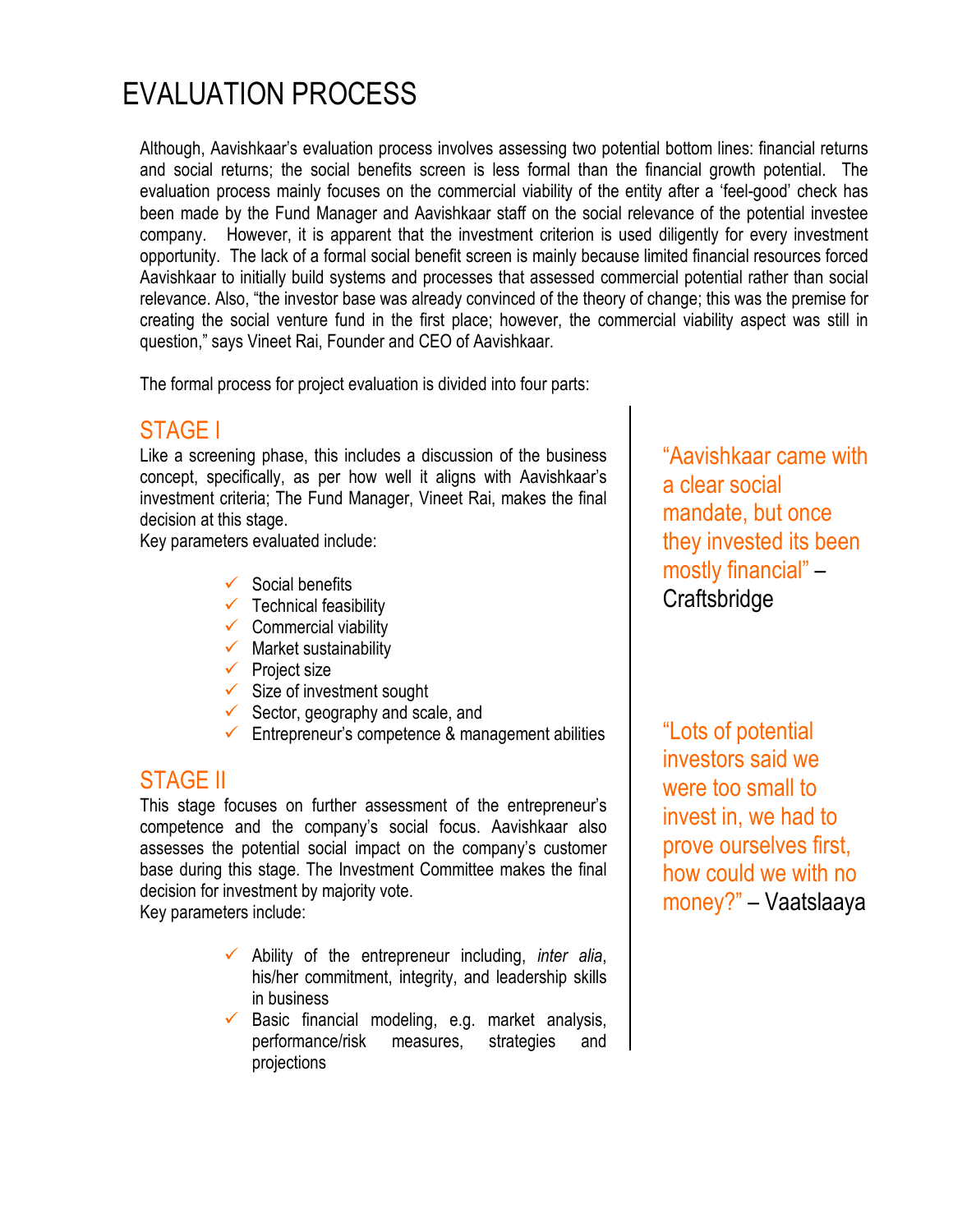#### STAGE III

At this stage, detailed financial, market, and technology due diligence is carried out. The final decision is made by way of majority vote from the Investment Committee.

Key parameters include:

- Elaborated financial / revenue model, i.e. capacity to meet IRR target/threshold
- $\checkmark$  Valuation negotiation, final figures, and projections
- $\checkmark$  Investment, market, and technology considerations; SWOT Analysis
- $\checkmark$  Potential of the business to increase in scale
- $\checkmark$  Operational planning and structure
- $\checkmark$  Exit strategy

#### STAGE IV

As part of this stage, auditing and legal due diligence are carried out by an independent external auditor and law firm. This stage serves as a check on the authenticity of the facts presented by the company.

Key parameters include:

- $\checkmark$  Accounting due diligence
- $\checkmark$  Legal due diligence

Based on the accounting and legal due diligence, either the terms are renegotiated (if the legal and accounting due diligence point so) or the subscription agreement is signed and funds are disbursed.

"Sometimes I feel we do too much financial analysis, there is no need for so much detail" – Aavishkaar Senior Portfolio Manager

The timeline of the evaluation process has wide ranges from 45 days for Naveengram to one year for CK Technologies – Based on investee company interviews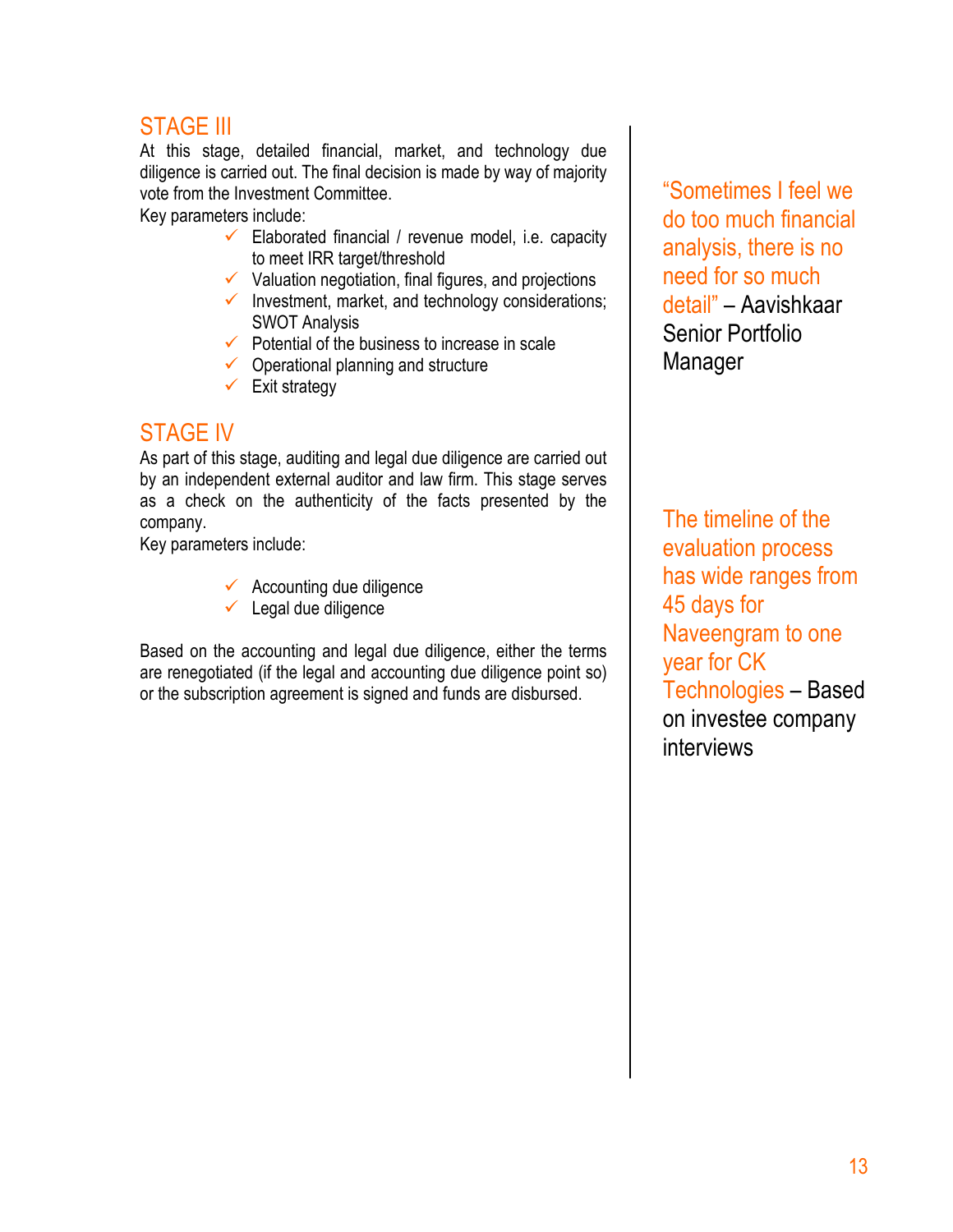## ORGANIZATIONAL STRUCTURE

"The investment committee is the 'check', if you will; the IC can use its power of 'veto' to ensure Aavishkaar's objectives are met." – Investment Committee Member

"The advisory board brings together expertise – VC, development, business, finance – to advise management through the preinvestment, negotiation of shareholder's agreement and post-investment processes." – Advisory Board **Member** 

INVESTMENT COMMITTEE: The Investment Committee (IC) makes the final go/no-go investment decisions on behalf of the Fund. It ensures that management is executing not only the mission of the organization, but that its proposed investment opportunities reflect appropriate risk as expected by Aavishkaar's investors. The Investment Committee also brings together expertise from areas such as venture capital, development, business, and finance – to advise management through the pre-investment (sourcing, due diligence), negotiation of shareholder's agreement and the post-investment process (performance review, growth management, exit options).

The Investment Committee is brought into the investment decision process once a company reaches Stage II of the evaluation process. At Stage I, the management team carries out a review process looking at the three main objectives of social responsibility, environmental friendliness and commercial viability. Stage II introduces the IC to the investment and allows them to raise key questions related to general issues from meeting basic criteria to specific concerns (e.g. more detail on marketing strategy, better understanding of sales strategy, etc). The IC is also involved in Stage III, which includes responses to questions raised in Stage II as well as a more thorough evaluation of the company following additional due diligence; it also includes the valuation and proposed investment term sheet.

The investment committee is an important aspect of the Aavishkaar model, they control the amount of the risk that should be taken and advises the management on how to best improve the businesses for greater profitability. Also, the committee ensures that investments fit the overall mission and vision of Aavishkaar, which is investing in MSME units that help improve rural communities.

ADVISORY BOARD: The advisory board is an additional check point which advises on the investment decisions made through the investment committee. This group consists of eminent venture capitalists, bankers and enterprise development specialists. Their expertise and experiences in their professional careers is extremely valuable to improving the profit potential of Aavishkaar's investments. Many MSMEs often do not have access to this type of advice; this is a valueadd that Aavishkaar offers.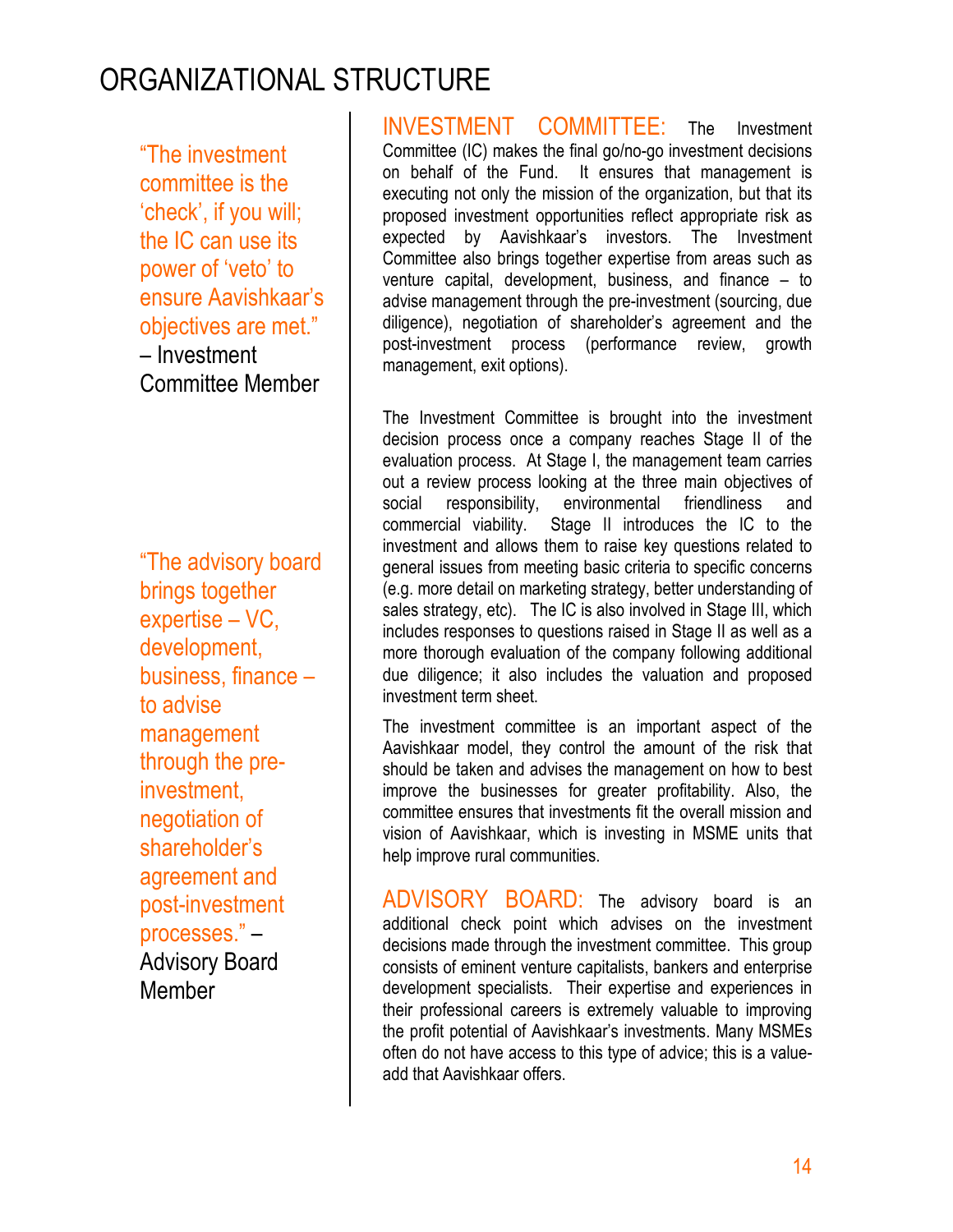"Our structure and investment process has mimicked a traditional venture capital fund with an investment committee, advisory board and fund management company." – Vineet Rai, CEO

FUND MANAGEMENT COMPANY: Aavishkaar Venture Management Services is the fund management company. The promoters of the company include Vineet Rai and his wife Swati Rai, P. Pradeep, Aavishkaar International and Wim Van Der Beek, the managing partner of Aavishkaar – Goodwell, the microfinance fund.

AAVISHKAAR STAFF: Currently there are 5 staff members at Aavishkaar, 1 Fund Manager, 2 portfolio managers and 3 managers that provide the technical assistance to investee companies.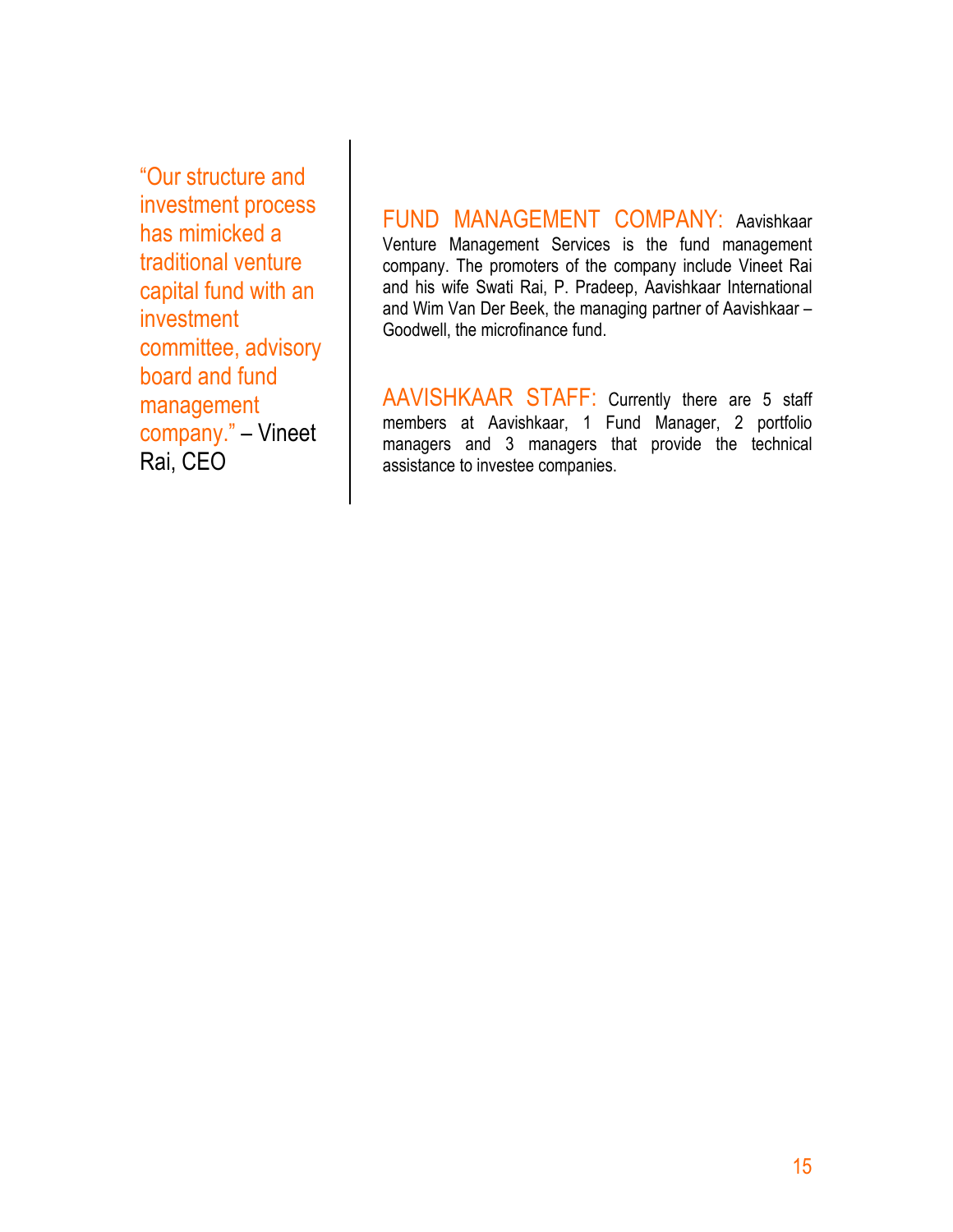# Program Implementation\*

Aavishkaar's program implementation is mainly based on the investment portfolio. Therefore, a detailed assessment of the current portfolio provides an overview of the program and its performance. As of October 2006, nine companies comprise the portfolio of which there are differences in location, sector, financing, financial performance, beneficiaries and effects on community.

#### LOCATION

Although Aavishkaar is a Pan-india social venture fund, all of the investments are located in either Southern India (5 investments) or Western India (4 investments). Please refer to the India Map. Based on feedback from the Aavishkaar staff and investee companies, proximity to the office ensures a more intensive hands-on business development, financial and operational assistance resulting in better performing investments both in terms of social and financial returns. Although, there are attractive investments located in other parts of India, the cost of travel and delay in communication/feedback place constraints both on the cost-effectiveness of the Aavishkaar model but also the ability for its staff to build management capacity and leverage its networks. Therefore, a key success factor is proximity to portfolio companies, especially in the start-up years when the fund is monetarily and staff capacity constrained. There are significant cost efficiencies and synergies by clustering investee companies.



Key Success Factor: Proximity of Aavishkaar staff to portfolio companies.

#### **SECTOR**

Positioned in the unique micro venture category, Aavishkaar is targeting investments in sectors such as Technology for Development, Handicrafts, Renewable Energy and fields such as Agrobusiness, Rural innovations, Health and Education. These areas were chosen due to their commercial viability and because they are typically community based companies with the potential for high rural impact. Below is an overview of each sector:

#### TECHNOLOGY FOR DEVELOPMENT:

Technological advancements to meet the need of the people at the 'Base of the Pyramid' can play a key role in improving access to finance, services, internet and in creating jobs for that section of the population and help their integration into the mainstream by bridging the digital divide.

#### Investee Companies by Sector:

| (Technology for Development) |  |
|------------------------------|--|
|------------------------------|--|

| <b>Name</b>            | Year | <b>Description</b>          |
|------------------------|------|-----------------------------|
| N-Syst                 | 2005 | Software for disabled       |
| Vortex                 | 2006 | <b>Rural ATMs</b>           |
| <b>CK Technologies</b> | 2006 | <b>Translating software</b> |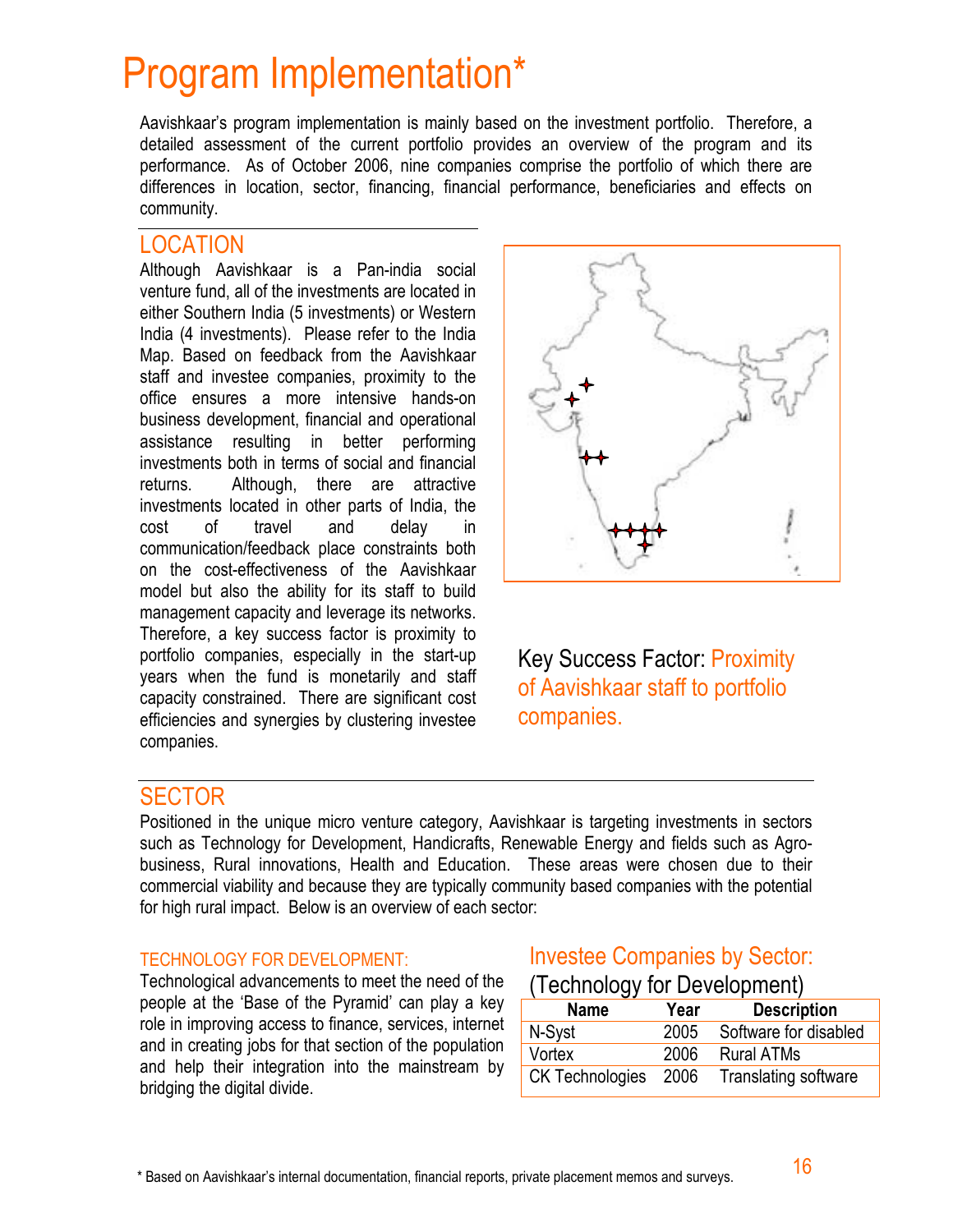#### HANDICRAFTS:

The international handicrafts market has a turnover of close to US\$ 100 Billion annually. India, despite its rich and diverse culture heritage, has just about 1.2% of the total market. The domestic handicrafts market (estimated by the Department of Handloom at US\$ 3 Billion) appears to be large. Aavishkaar believes that a foray into handicrafts makes both commercial and social sense. The focus in this area is to invest in companies that are well positioned to source handicraft products from the culturally rich states like Rajasthan, Madhya Pradesh, Gujarat and Maharashtra and to create a market for the artisans in urban India and internationally. The emphasis is to invest in companies that are suppliers to leading retail chains in India and abroad.

#### RENEWABLE ENERGY & WASTE MANAGEMENT:

Realizing that one of India's major challenges is an overburdened infrastructure that excludes accessibility for the poor. Aavishkaar seeks companies engaged in the power generation business, using renewable sources like biomass. For example, a good candidate for such investments would be the grid connected, decentralised generating units in the range of 1 or 2 MW using locally available biomass. This would also be in strong alignment with the stated policy of the local Government to support such Independent Power Projects (IPPs) through better rates of power purchase.

#### MISCELLANEOUS:

The type of companies could vary from agri/food processing to rural product companies to those engaged in providing healthcare. With proportional increases in direct costs to that of sales, operational efficiency would be the key driver of value.

#### Investee Companies by Sector: (Handicrafts)

| <b>Name</b>            | Year | <b>Description</b>  |
|------------------------|------|---------------------|
| Craftsbridge           | 2004 | <b>Handicrafts</b>  |
| <b>Desert Artisans</b> | TRD  | Home based artisans |
| Rangusutra             | TBD  | Marketing support   |

### Investee Companies by Sector:

#### (Renewable Energy/Waste)

| Name | rear | <b>Description</b> |
|------|------|--------------------|
|      |      | Renewable Energy   |

#### Investee Companies by Sector:

#### (Miscellaneous)

| <b>Name</b>  | Year | <b>Description</b>       |
|--------------|------|--------------------------|
| Servals      | 2002 | <b>Rural innovations</b> |
| <b>SKEPL</b> | 2003 | <b>Rural innovations</b> |
| Naveengram   | 2005 | Agro distribution        |
| Vaatsalya    | 2006 | Healthcare               |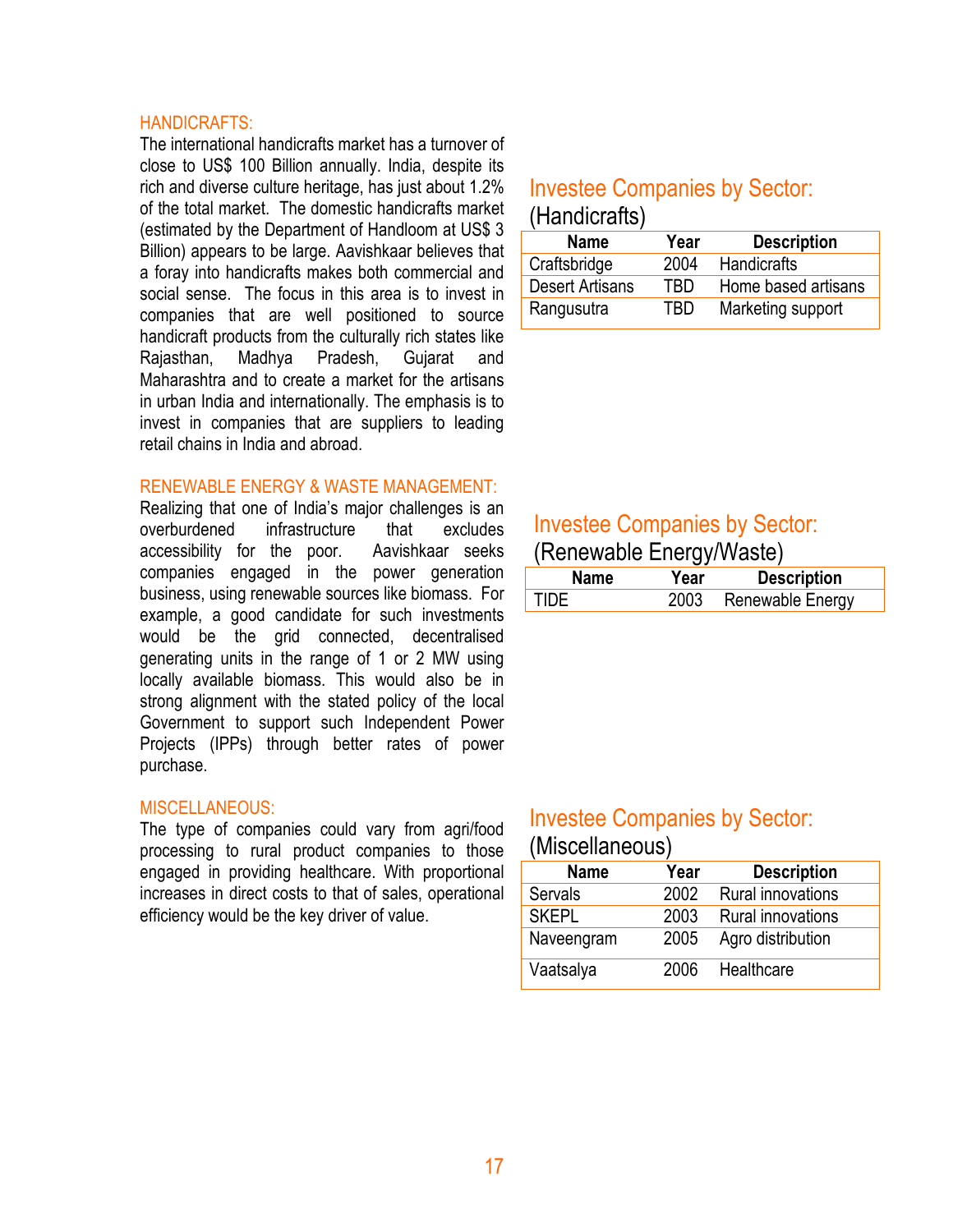Aavishkaar's current portfolio is distributed over 6 sectors shown, the pie graph shows the amount of funds invested by sector, with technology for development at 33%, rural innovations at 22%, handicrafts, agro business, renewable energy and healthcare at 11% each

Based on the current investment portfolio, over 55% of the investments are in technology for development or rural innovations. Although, the current portfolio has 11% invested in handicrafts, Aavishkaar plans to expand its investment in this sector realizing that the handicrafts sector has both commercial and social returns. Since the domestic handicrafts market is extremely fragmented, Aavishkaar can play a role in creating collectives that supply better quality and higher quantities to compete both in urban India and internationally.

The graph shows that Aavishkaar has a diverse sector-based portfolio, however, it is clear that the future will entail greater investment in those sectors that show evidence of greater financial and social impact. "There are significant synergies from expanding within an already existing sector base, rather than starting new investments in new sectors," says a Senior Portfolio Manager. Also, Aavishkaar ensures that there is a good match between the sector knowledge of Aavishkaar staff and the investee company so that the profit and social potential can be maximized since the staff will have a strong understanding of the key business drivers for that sector. Therefore, two key success factors are building sector expertise internally and investing more deeply within each sector.

# Overview of Portfolio by Sector:



Key Success Factor: There needs to be a good match between the sector knowledge of the Aavishkaar staff and the investee company so that profit and social potential can be maximized.

#### FINANCING

Aavishkaar made its first investment 5 years ago, and since then has made investments of US\$ 1.5 Million in 9 investee companies (as of October 2006). As the portfolio continues to expand, there is further evidence that the approach of using local financing vehicles to further boost commercial and entrepreneurial opportunities for the poor is a major distinguishing strategy developed by Aavishkaar in the course of its micro equity investing. Aavishkaar India Micro Venture Capital Fund intends to raise the fund size to US\$ 10 Million. Based on Aavishkaar's success, there is a growing interest within the international investment community to fund these efforts and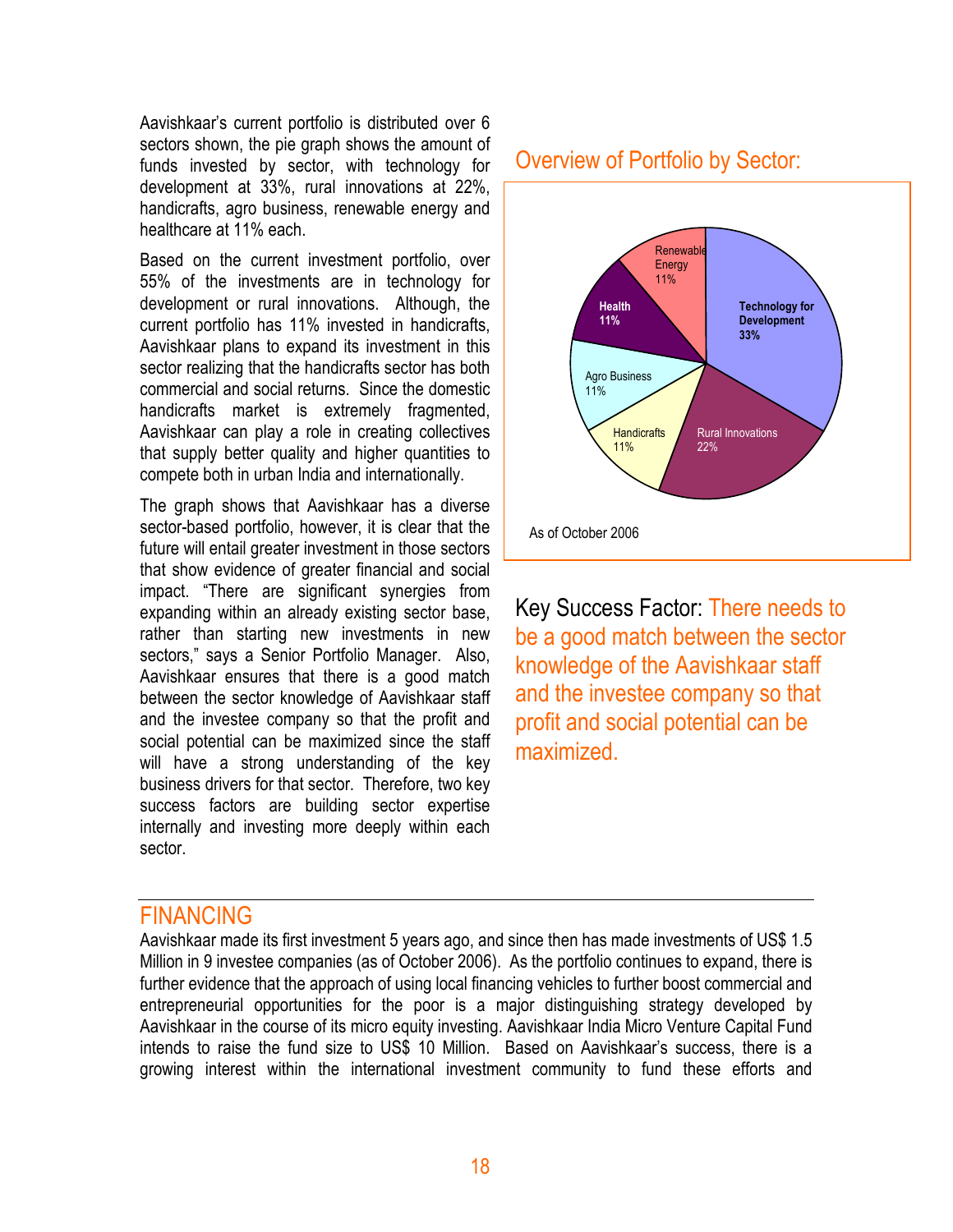Aavishkaar's 5 year track record of micro equity investing places them in the top tier for attracting new funds.



#### Overview of Portfolio by \$ Invested and % Equity in Chronological Order:

Based on an overview of the current investments, Aavishkaar invests on average Rs. 26 lakhs for 27% equity stake, indicating a 1-to-1 correlation. However, upon further analysis, it is apparent that Aavishkaar has been shifting its investing strategy from small investments-for-large equity stakes to larger investments-for-smaller equity stake (negative correlation coefficient -0.65). Indicating that the initial portfolio's risk profile has improved; this assumes that growth rates are similar for each investment. Please see the bar graph which shows the breakdown of equity stake and amount by each investment.

Assessing the current portfolio also shows that over 40% of the funds have only been invested in 2006; indicating that there is a steep ramp-up of investment after year-three of the fund. Based on interviews and feedback from the Aavishkaar staff, the reason for this shift is that internal Aavishkaar costs and operational efficiencies are maximized in high growth and low investment companies. A key success factor in meeting the fund's criteria requires a balance of its commercial and social agenda.

This balance has been even more challenging since there is no formal process for evaluating the social agenda; this is due to cost constraints, because Aavishkaar operates on a management fee basis, similar to a pure venture capital fund. All operational costs of managing the evaluation process from sourcing and advising are paid for through this fee which is based on a percentage of the total fund amount.

Key Success Factor: Balance the commercial and social agenda without comprising the mission of the fund is essential.

"Aavishkaar's management advice is part of the operating budget which is based on a management fee (% of fund amount) similar to a pure venture capital fund; the for-profit model does not allow for subsidizing this using grant funds." – CEO, Vineet Rai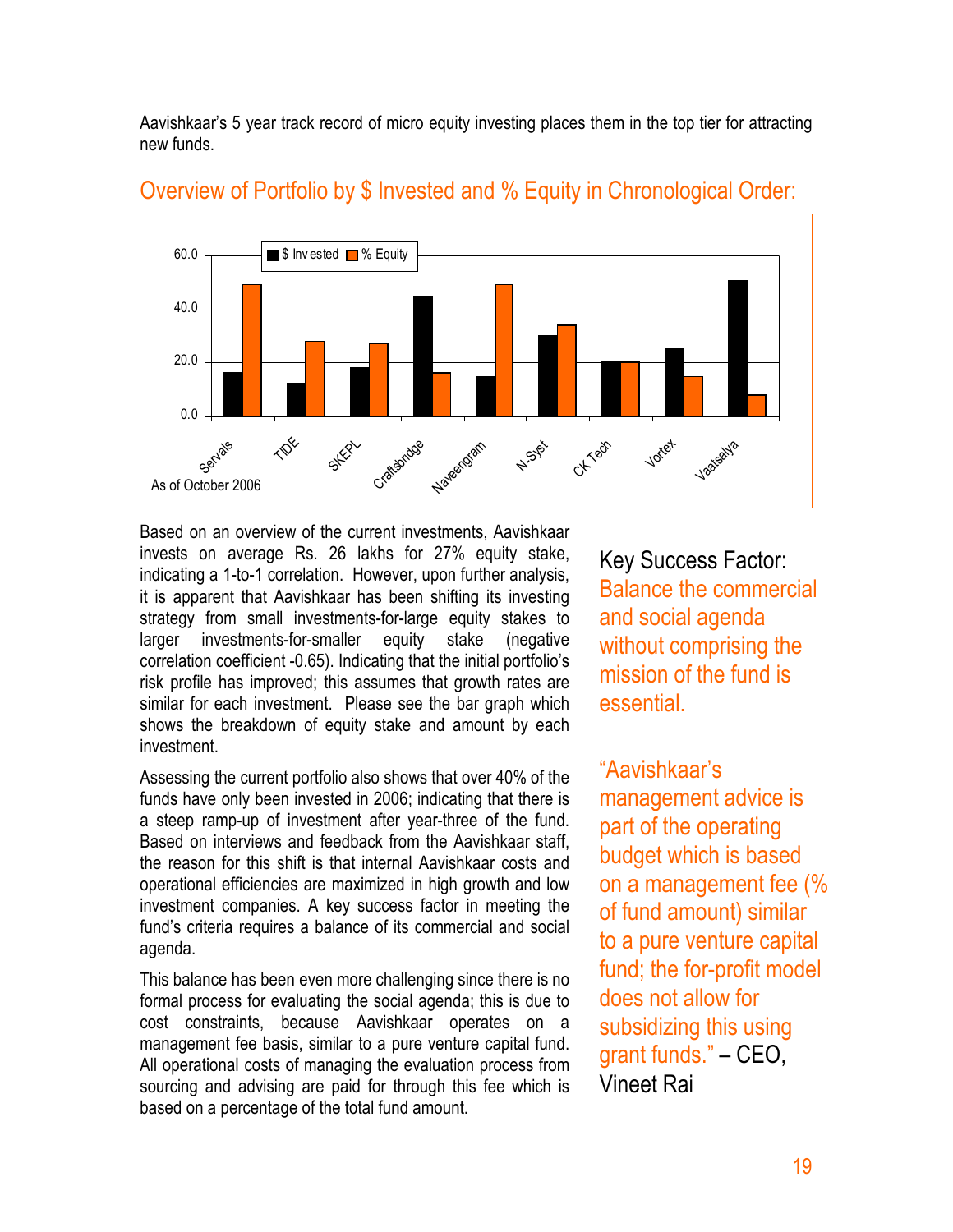#### FINANCIAL PERFORMANCE

Assessing the financial performance of the investments is essential in determining whether the management advice provided is producing the outcomes outlined in the logic model. However considering the first investment was only made at the end of 2002, with follow-on investments in 2003 there has not been enough time to see the potential impact of Aavishkaar's management advice. Also, the direct relationship is difficult to prove, however, it is evident that post-Aavishkaar's investment, companies typically take 2-3 years to show increased sales and profitability. That being said, there has been strong growth in sales and profitability of Servals, SKEPL and Craftsbridge partially due to Aavishkaar's networking, mentoring support and cost control.

#### PIPELINE DEVELOPMENT

The process of identifying small businesses or entrepreneurship opportunities that are both commercially sustainable and scalable and that will have a beneficial effect on the greater society is a complex and time-consuming task. "There is no magic way of finding good companies to invest in," says a senior manager at Aavishkaar. Notwithstanding the inherent challenges, Aavishkaar has developed a detailed strategy for project origination that ensures an ongoing and healthy pipeline by utilizing several networks and partnerships for sourcing potential investment opportunities. However, past investments have mainly been sourced through word-of-mouth and Aavishkaar's networks.



After years of operations and greater visibility, many potential investee companies are directly approaching Aavishkaar, resulting in a decrease in the time and money spent on scouting and pipeline development. In fact, the graph below shows a ramp up in the number of investments within the last two years of operation.

Key Success Factor: Ensure that the fund focuses on developing a strong pipeline that matches the investment criteria from the initial stages.

"As a first mover we now have enough recognition that potential investments actually approach us, keeping our pipeline development costs fairly low." – Vineet Rai, CEO

From 2002 to 2005 there were only 1-2 investments made per year, however, in 2007 there are 5 new investments expected. This growth in new investments shows that Aavishkaar has developed a strong pipeline, which is a key success factor for ensuring efficient fund management and commercial viability.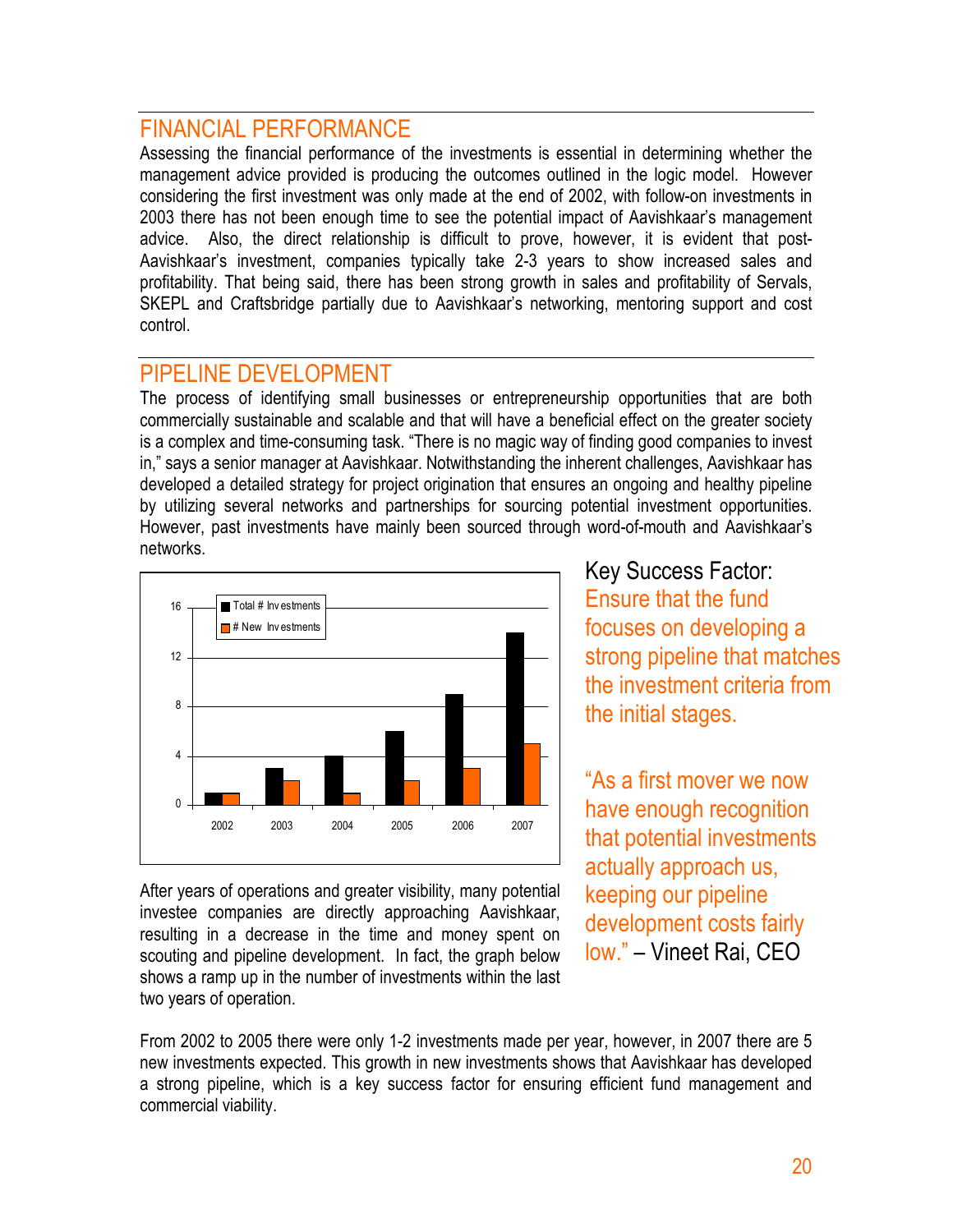#### **BENEFICIARIES**

Aavishkaar has many levels of beneficiaries that are both direct and indirect beneficiaries. These individuals include the employees of the investee companies, the customers the investee companies target, the communities benefiting from the business and society at-large. Hence, it is difficult to clearly assess Aavishkaar's social impact without considering all these beneficiaries. Based on interviews and focus group discussions of the various people, it is apparent that most of Aavishkaar's investments have had a positive social impact in terms of livelihood creation, increased economic opportunities and improved access to financing, education and healthcare.

Livelihood creation has mainly been achieved through investments such as Craftsbridge which creates opportunities for artisans to sell their products, and NSyst/CK Technologies which provides software platforms that encourages disabled and local language speakers to be more computer literate, a proven skill that increases job placement potential. The increasing of economic opportunities (ability to make-moremoney) has mainly been through SKEPL, which provides products/services improving the profitability of dairy farmers and Naveengram, which creates new distribution channels for agroproducts. Also, Servals has provided employment opportunities to many rural women who sell their cost savings products. Others (TIDE, Vortex, Vaatsalya) improve accessibility where the poor now have access to renewable energy, health care and financial services.

Therefore, it is evident that all of Aavishkaar's investments have a direct beneficiary base of 200-300 people (based on total number of employees with an average of 20-30 per company directly working for the 9 portfolio companies); however, the indirect beneficiary base sometimes reaches in the thousands. The challenge is actually capturing the social impact on the community and assessing the direct relationship between Aavishkaar's investment and their social upliftment. Nonetheless, based on interviews of the indirect beneficiary base such as farmers, customers, community members, artisans etc there was an overwhelming acknowledgement that the investee company had improved some aspect of their lives in terms of accessibility, livelihood creation and economic expansion. In order to better assess the social impact of the Aavishkaar fund, two of their investee company's employees, customers and the community were surveyed in detail for more social impact evidence.

The challenge is actually capturing the social impact on the community and assessing the direct relationship between Aavishkaar's investment and their social upliftment

The impact triangle below is based on Aavishkaar's theory of change that assisting socially-based MSMEs eventually impacts the society-at-large.

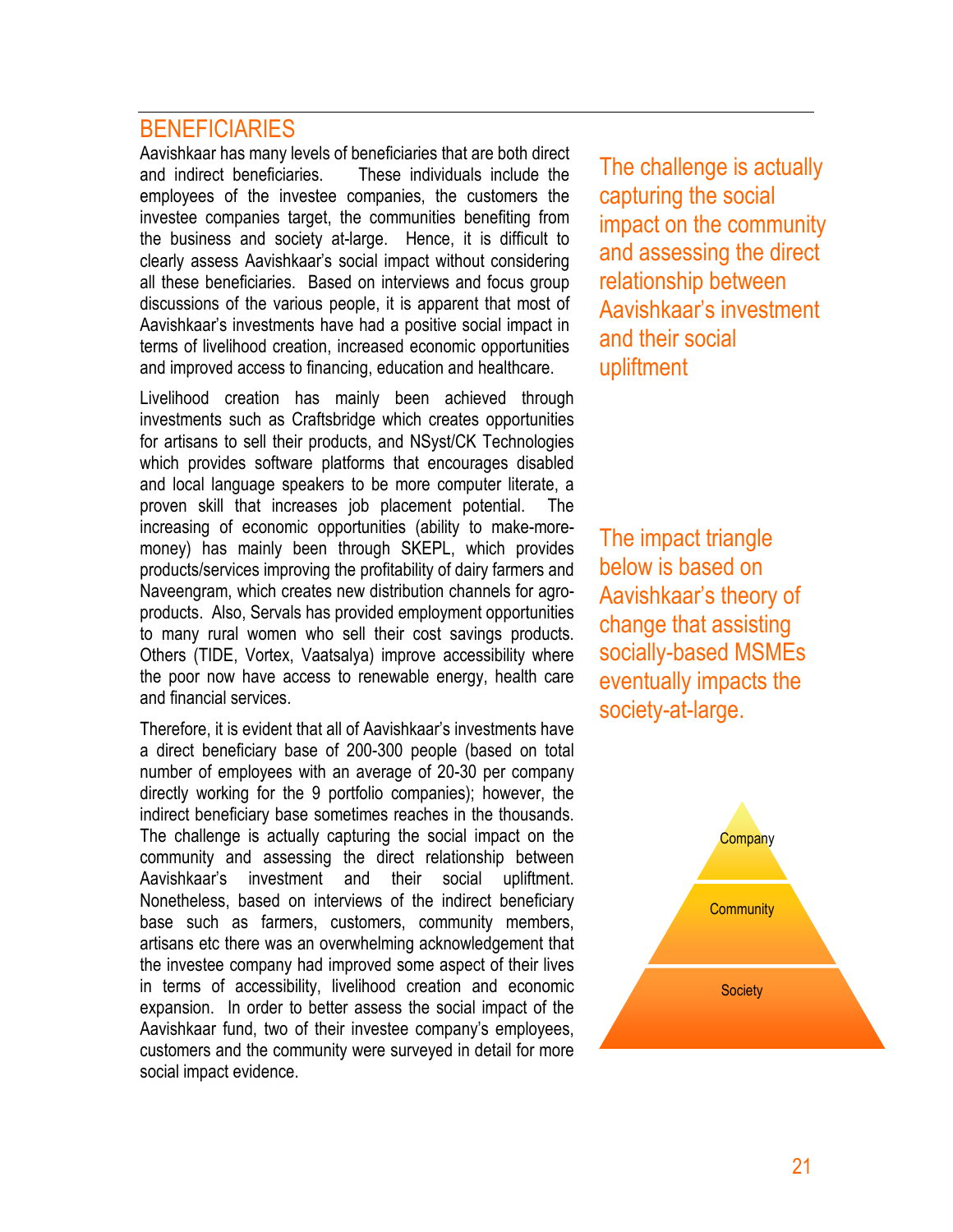## CASE STUDY I: Servals Automation Private Ltd



Over 80% of Servals employees are unskilled or semi-skilled; 45% of employees are women, most of whom had never worked previously – Based on Investee Company Staff Interviews

#### OVERVIEW OF BUSINESS

Servals Automation Private Limited (SAPL) is a rural technology company based in Chennai. Servals sells two products, an efficient kerosene burner and a rain gun. The kerosene burner reduces kerosene consumption by 30% and is safer and healthier than current burners on the market. The rain gun is a micro-irrigation device that provides for enormous savings in water and also improves yield for farmers. Both innovations were created by rural innovators and specifically tailored to the needs of the rural community.

(i) Rain gun (200+ sold): The Rain gun, also called an overhead sprinkler, is a micro-irrigation device that produces an artificial rain by spraying water around a 90 feet radius (with full 360° rotational capacity). The size of the drops and the quantity of water released are such that the rain gun provides optimum irrigation to large crops while conserving water normally wasted in traditional flood irrigation systems.

(ii) Kerosene stove burners (250,000+ sold): At present, customers save an estimated aggregate of US\$ 500,000 over the course of each year of use of these burners. Likewise, the government's fuel import burden will also be reduced by the same amount (assuming kerosene expenses of Rupees 100 per household per month, reduced by 20% conservatively).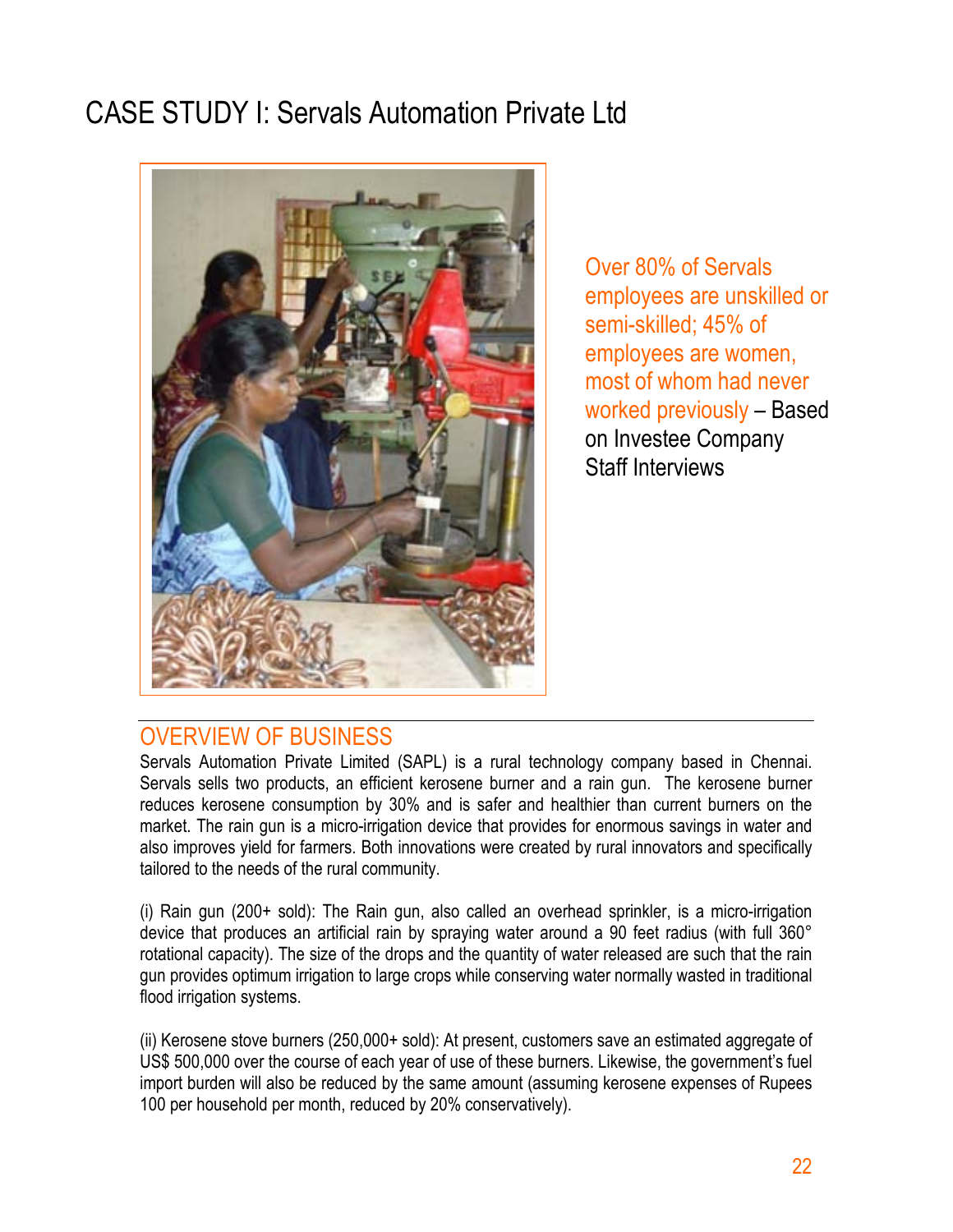#### OPERATION AND FINANCIAL INFORMATION

Servals has been struggling to break even in the initial years following Aavishkaar's investment. However, since 2003 there has been significant growth in both sales and profitability. In fact, there has been an improvement in cost control contributing to the strong profit potential. Currently high brass prices have made conventional burners more expensive, therefore opening more avenues for Servals to market their product. Larger dealers are now actively seeking to buy larger proportion of these burners than previously. In recent months, Servals has created pipelines for 20,000 burners per month. Servals is looking into expanding their network to other countries such as South Africa, Sri Lanka and Ghana. An initial order has been received from South Africa. In addition to export potential, vast areas of India's market remains untapped; Servals will use partnerships with organizations such as Rural Innovations Network to move into the northern states of India.

"Since Aavishkaar's investment our sales have more than doubled and profit is breaking-even; their constant interactions have been helpful."– Based on Investee Company interview

In order to meet the need of current product demand, Servals will need to augment production capacity. This has been a challenge in the past, but Servals has recently created a new rural production unit that could be expanded as well as scaled in other locations. Servals will focus on sustaining and capitalizing on current demand by scaling up to produce 50,000 burners per month. One of the major challenges is in managing a labour workforce in the 3 production units to avoid disruption in work schedule. Furthermore, Servals needs to continue to retain focus of superior quality rather than price neutrality, which had been an issue previously.

#### **BENEFICIARIES**

Staff feels good working with their own community on products that benefit all.

Rural farmers and low-income households in rural and urban areas are the main direct beneficiaries of Serval's products. The products sold by Servals are created to help people in these areas, but Servals additionally attempts to employ low income day laborers living both in rural and urban areas, giving them access to stable jobs, better working conditions, and reliable and consistent work. After conducting in person interviews with 30 employees at Servals production units, it was found that all considered this new job as being a secure, positive working environment, with more flexible employers allowing time for sick leave or for parent/teacher meetings. Additionally, they felt good working with their own community on products that benefit all.

#### Employee Demographics:

| Gender Breakdown               | 55% Male / 45% Female                                            |
|--------------------------------|------------------------------------------------------------------|
| Average Age                    | 32 years old                                                     |
| <b>Education Status</b>        | 75% dropped out before 10 <sup>th</sup> Standard (Grade)         |
| <b>Prior Employment Status</b> | 30% never worked previously; 70% were semi skilled day labourers |
| Prior Income                   | US\$327 per year                                                 |
| <b>Current Income</b>          | US\$545 per year (67% increase from prior job)                   |
| Household Income               | 65% have only one source of household income                     |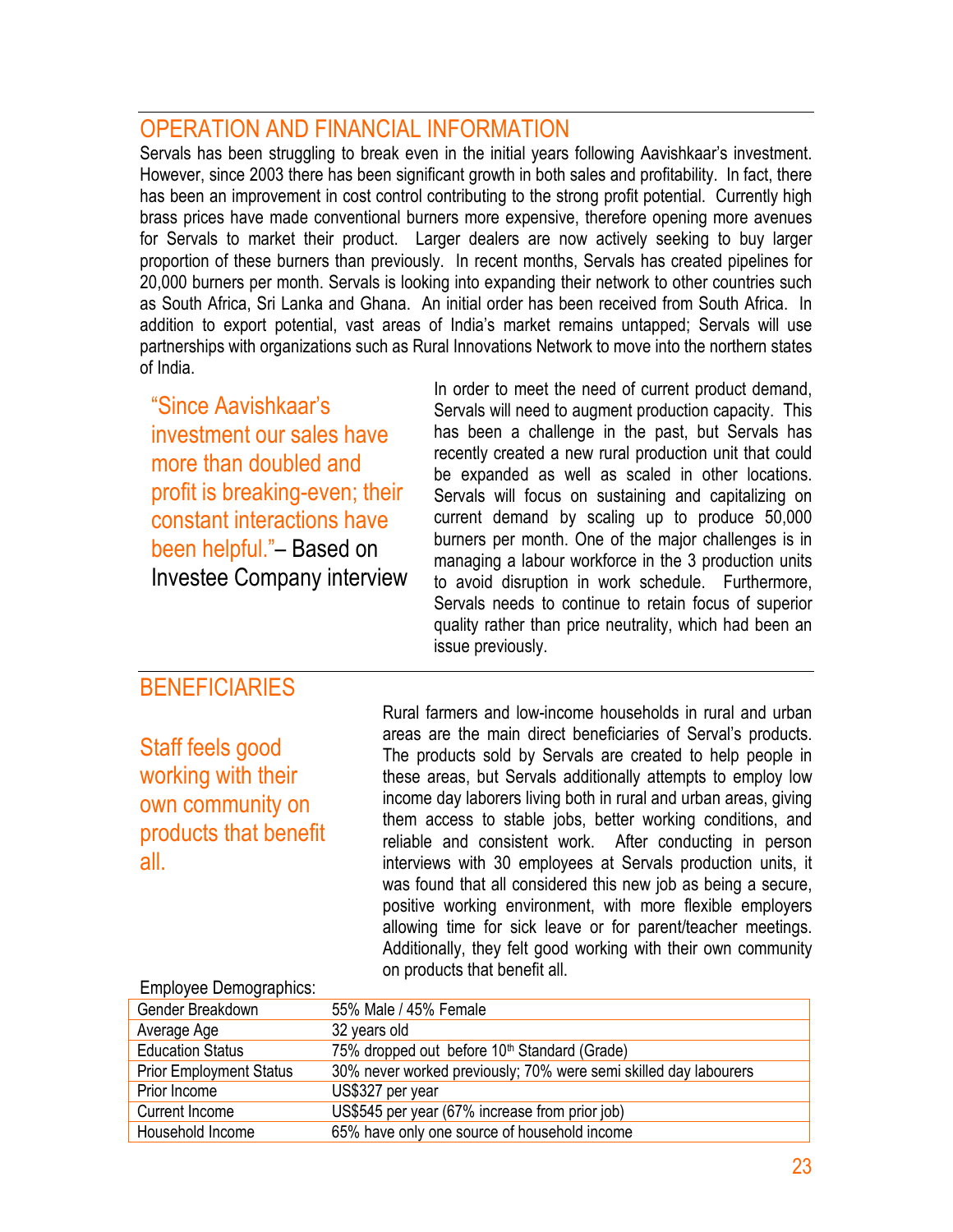Servals has worked with over 30 non profit community based organizations in selling and marketing their products which provided rural based women with income generation. – Based on Investee Company interview

The direct social impact potential is great in several areas. The products produced by Servals directly improve the lives of its beneficiaries by design. The kerosene burner decreases fuel consumption, resulting in less money spent on replacement burners. It is also safer in that when it topples over, it will not explode, like many other burners in the market currently. Furthermore, it does not emit smoke or fumes that are harmful for the user's health.

The rain gun also is beneficial by design. It is designed to decrease the amount of water needed for farmers by 'pointing' the water in the area that is needed rather than saturating the entire area. When plants are given appropriate levels of water, the farmer's yield will increase as well.

In addition to the product's benefits, Serval's aims to impact their beneficiary base by creating employment opportunities

as well. Servals has worked with over 30 non profit community based organizations (CBO) in selling and marketing their products which provided rural based women with income generation opportunities. Specifically, Servals worked with women self help groups (SHGs) formed by these non profit CBOs providing marketing/sales training and wholesale products. The women were then provided products to re-sell to the community.

Most recently, Servals created a partnership with a rural non profit organization that has focused the last 10 years of its work with the Dalit (untouchables) community. Through the organizations work, the village has been transformed by upgrading roads, enabling community members' access to electricity, sewage services and proper housing. It is in this community that Servals recently set-up a small scale rural production unit which is providing full time jobs for 20 men and women who previously were not working at all or inconsistently. By starting this production unit in collaboration with the NGO, Servals has improved employment opportunities, created consistent employment to 80% and the feeling of empowerment within the women has greatly increased.

"The village has been transformed by upgrading roads, enabling community members' access to electricity, sewage services and proper housing." - Based on Production Unit interview

#### AAVISHKAAR'S ROLE

Serval's was Aavishkaar's first investment. The initial investment was provided to strengthen its assembling, marketing and distribution channels and to promote their products. Mid-way through their investment horizon, Aavishkaar made an additional investment. As part of this investment, Aavishkaar took a 49% stake in the company

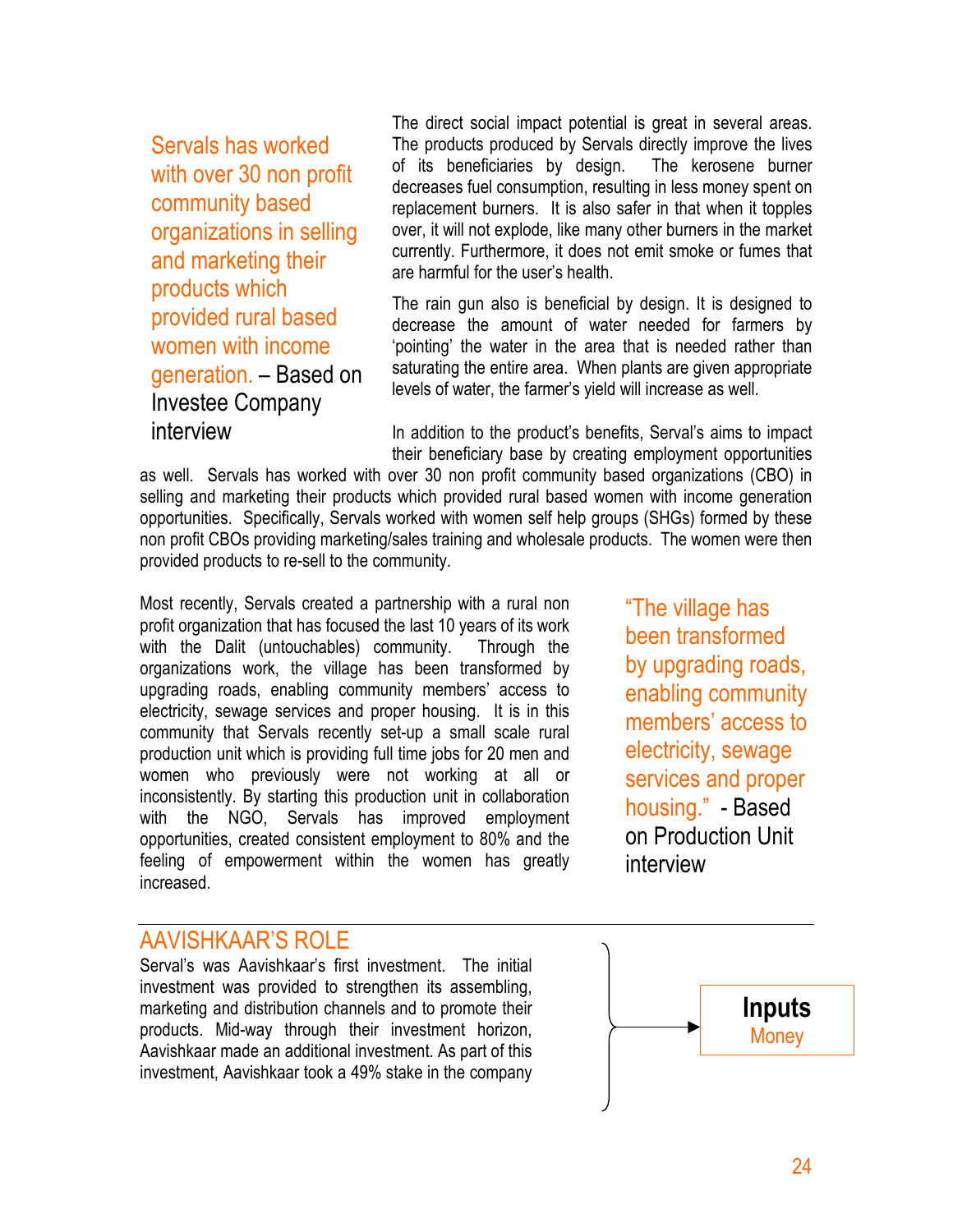following the due diligence period, leaving the promoters with the remaining 51%.

In addition to providing much needed funding, Aavishkaar's business development relationship with Servals has been quite intensive and hands on. Aavishkaar has held regular meetings with the CEO, conducted joint reviews of their performance with all stakeholders (investment committee), visits to production sites and fine-tuning of strategies are regularly done. Also, Aavishkaar has contributed to the strong sales growth by introducing Servals to their network of NGOs.

Based on various interviews the following outcomes were identified:

Learn:

- Financial planning
- Networking, business development and negotiating partnerships
- Cost control and operational efficiency

Behaviours/Actions:

- Increased sales growth and profitability
- Created financial and operational reports from newly implemented reporting systems
- Decreased risk profile with 49% Aavishkaar ownership
- Improved credibility with other entities

Ultimate benefits:

- Partnerships with NGOs have contributed to village infrastructure such as roads, sewage etc
- Waged employment opportunities for women and semi-skilled labour
- Household savings by the production of kerosene burners



#### **CONCLUSION**

Applying Aavishkaar's logic model to the outcomes drawn from interviews, surveys and focus groups suggests that investing in Servals has had a positive social impact on their employees, the communities where the production units are located, the women SHGs who re-sell the products and the customers who purchase their products.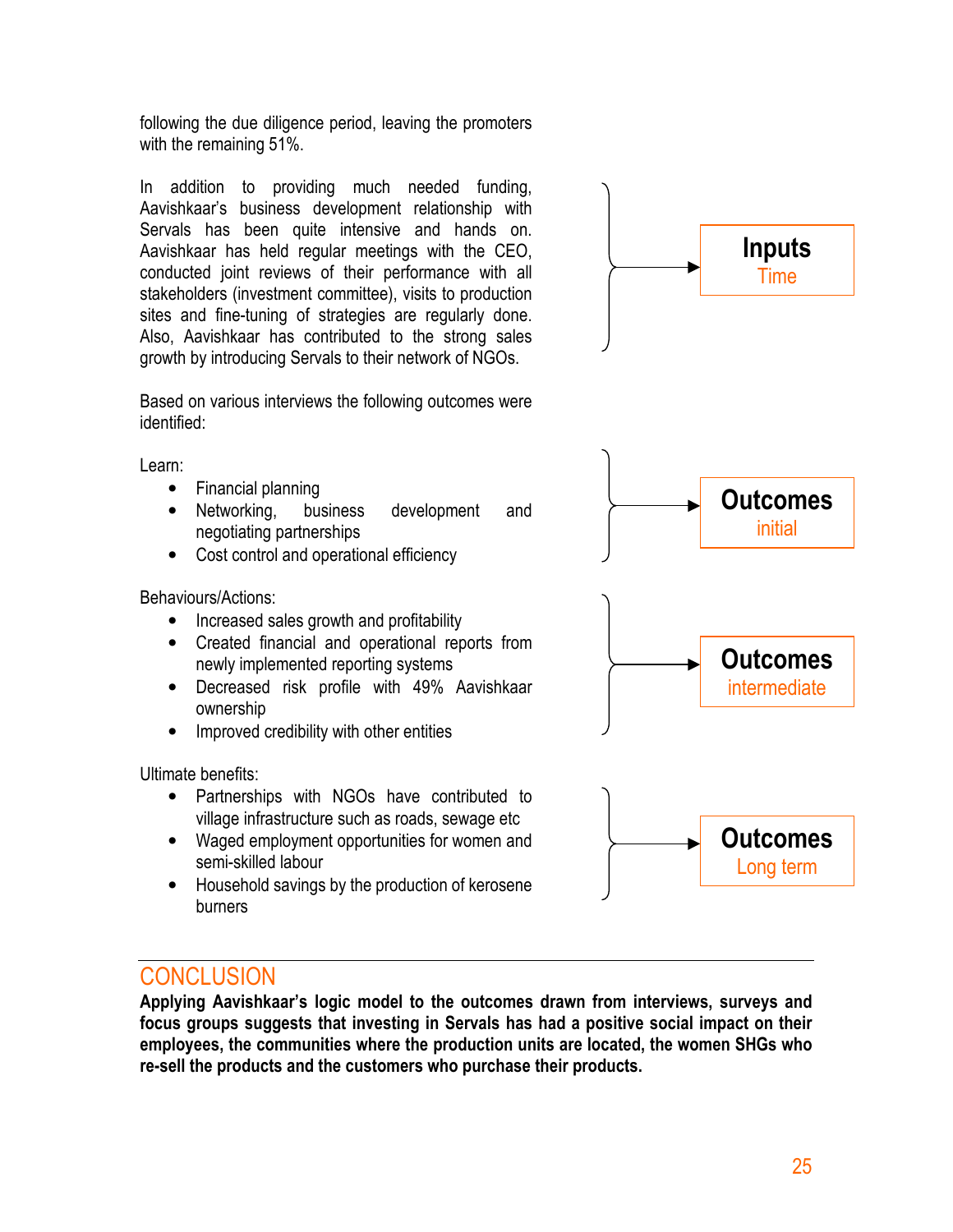# CASE STUDY II: Shri Kamdhenu Electronics Private





The men, who previously were the only ones to sell their milk, can now send their families to sell the milk and supplement their incomes with full-time day jobs. – Based on Dairy Farmer Interviews

#### OVERVIEW OF BUSINESS

Shree Kamdhenu Electronics Private Limited (SKEPL), a company based in the town of Vallabh Vidyanagar, Gujarat, India, develops products and systems that help bridge the technology gap in the dairy industry and make milk-production more transparent for the farmers involved. SKEPL was created in 1996 to act as a facilitator between milk producers (mostly farmers) and dairies, and in its initial years was very successful. But as the South Gujarat dairy market approached saturation, the company could not sustain its growth. SKEPL's expansion plan, launched in April 2003 with the help of a capital investment of nearly Rs. 18 lakhs (approx. \$40,000 USD) from Aavishkaar India Micro Venture Capital Fund (AIMVCF), was centered around the development of its two new engineering ventures, which would become the company's signature products. They were the Automatic Milk Collection System (AMCS) and the Milk Analyser, which together comprise the Akashganga ("Milky Way") process, an alternative system of milk collection that has huge potential benefits for the daily farmers of India.

SKEPL's headquarters are located just outside of Anand, the seat of the Anand district of eastern Gujarat and a town that is known as the "Milk Capital" of India. With the National Dairy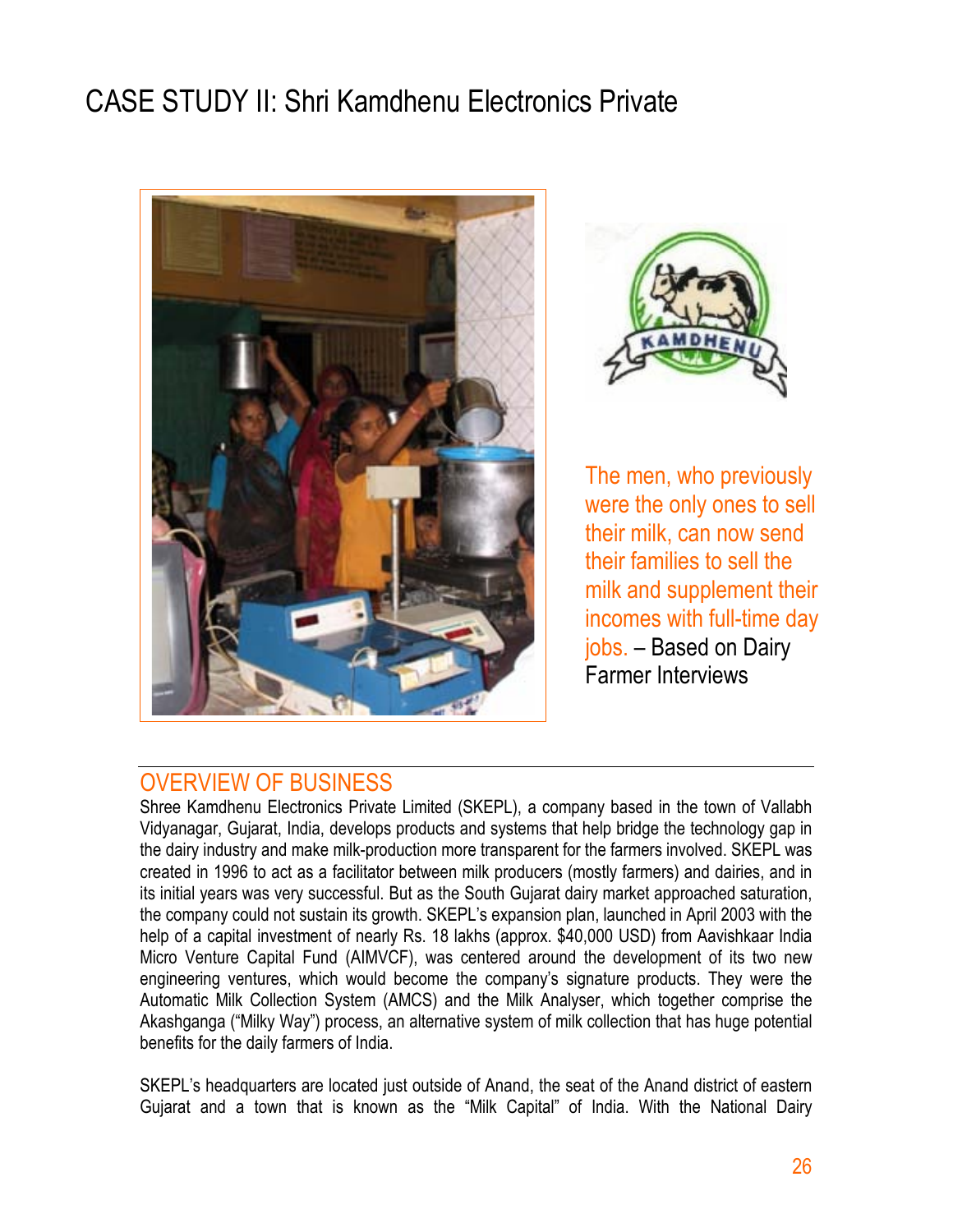Development Board and Anand Agricultural University at its center, Anand district relies heavily on milk production to drive the rural economy.

Individual dairy farmers sell their milk to village-level cooperatives called Dairy Collection Societies (DCS). In some villages, these organizations are run by the local pancharyat (village council), while in others they elect officers to organize the co-op. Each DCS sells its milk to the district-wide Dairy Union, and from there it goes to one of the big Dairy Federations. In most parts of the country, the Collection Societies and Unions have exclusive agreements to sell to only one Dairy Federation. For almost a half-century, the farmers of Anand have been selling their milk to Amul, one of the largest milk distributors in India.

The problem with this system was that when the farmers brought their milk to cooperative societies twice a day, they would often have to wait in line for as long as an hour while local officials took a sample of the milk and used old-time methods of testing fat content. For the farmers, it meant wasting two hours of each day, and they only got paid for their trouble about two weeks after handing in each batch of milk. Sometimes the milk would spoil while the farmers waited in line. The process was arduous and filled with tension and disputes, which were not often resolved by the DCS records, which were generally kept on paper registers.

In April 2003, SKEPL engineered two products, the Automatic Milk Collection System (AMCS) and the Milk Analyser, which make up what is collectively known as the Akashganga ("Milky Way") process. Using this computerized system, milk is collected and analyzed at the Collection Society quickly and accurately. The AMCS integrates the measurement of milk parameters using instruments that are networked with a PC through a complex interface.

The system immediately provides data on parameters like fat, weight, and value of the milk in question. The electronic system keeps the milk collectors honest by bringing transparency to the system. Before, farmers could not be sure that they were being paid the full and proper amount for their product, and it was not uncommon for milk to be adulterated by the farmers or for the cooperative authorities to cheat the farmers by altering test results. The Milk Analyzer examines six milk parameters simultaneously, giving an accurate picture of the quality of the milk on a printed receipt.

The main value addition of SKEPL's technology has been to streamline the milk-collection system. With computer-generated prices, the farmers are ensured sufficient compensation. In addition, many farmers are now paid on the spot, rather than days or weeks later, which reduces the overall burden of the whole system. The whole process now takes about 15 minutes, and has allowed for any member of a farming family (including women and children, literate or illiterate) to bring milk to the cooperative and get home quickly, without argument or dispute. The men, who previously were the only ones to sell their milk, can send their families to sell the milk and supplement their incomes with full-time day jobs. Over one thousand of SKEPL's computerized systems have been sold and are now in use in villages across India.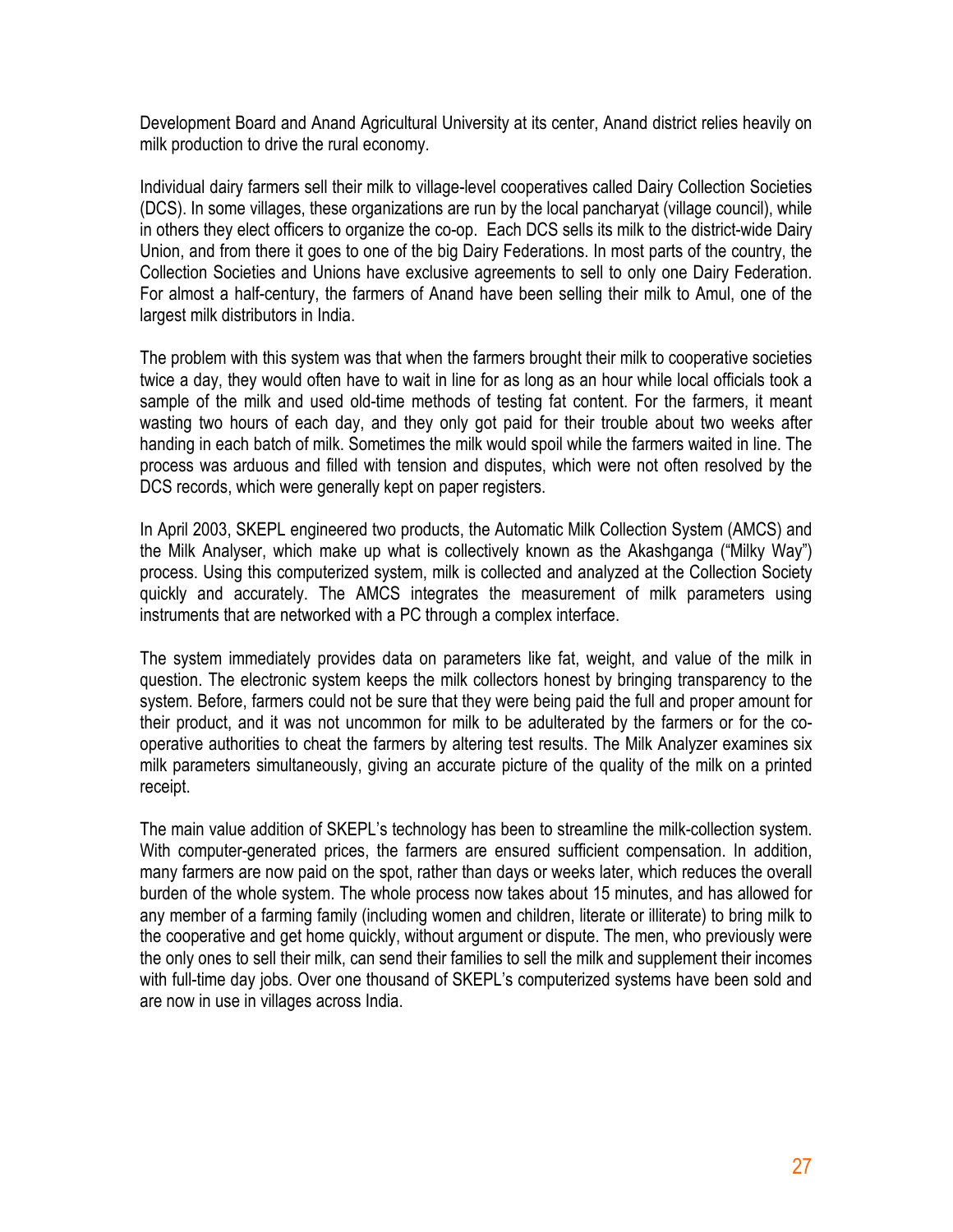#### OPERATION AND FINANCIAL INFORMATION

SKEPL has shown significant sales growth over the past year as depicted in the graph below. As a result of increased sales and cost control has shown that SKEPL is now profitable. From a financial structure perspective, SKEPL was debt ridden and overstretched before the Aavishkaar investment; the equity investment has provided a solid financial base to grow the business further. Introduction of new products is in the pipeline. Some larger corporations such as Reliance have shown some interest in partnering with SKEPL. The main goal over the next year is to introduce new products into the market and expand outreach to other parts of India. However, operationally, SKEPL has been struggling with limited manpower, so a focus on building internal capacity is essential.

"We have grown our sales significantly over the past two years; we are quite busy managing our expanded supplier base." – Based on Company Survey



#### **BENEFICIARIES**

The average annual income of the 100 dairy farmers interviewed is less than US\$3 a day.

**Demographics** (Dairy Farmer)

SKEPL has beneficiaries throughout the dairy sector. In particular, SKEPL's products are created with the intention to assist dairy farmers in rural and semi-urban India, dairy cooperative societies who buy milk from individual farmers and state level federations who process and distribute milk. At the end of the chain are dairy consumers throughout India. Through 100 in person interviews with rural dairy farmers a profile was generated on the type of people SKEPL's products aim to help.

- 80% of dairy farmers interviewed were males
- The average age of farmers interviewed was 39 years
- 39% of interviewees had never attended school; of those who did attend some school, 80% dropped out before 10<sup>th</sup> standard
- Of those interviewed, 82% stated their main source of income was agriculture/farming
- The average income of respondents was USD 1258 (less than 3 dollars per day)
- All areas sampled were poor rural areas, although most had electricity for at least some portion of the day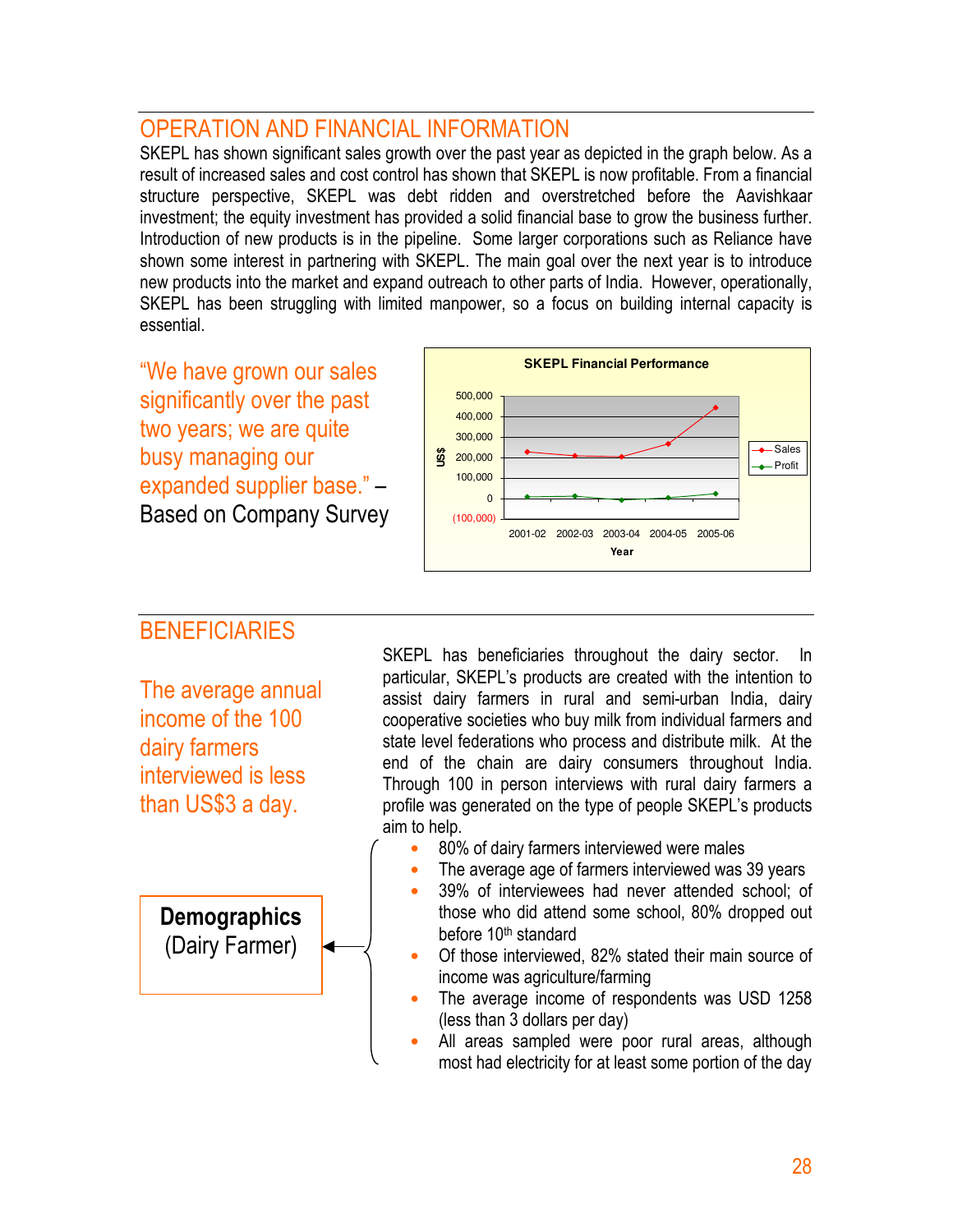Eighteen of the 20 centres interviewed stated that they bought the machine due to the time savings of the machine versus the prior hand method.

Overall, the biggest impact seen from SKEPL's product is in increasing trust between dairy farmers and the dairy collection cooperatives.

In depth interviews and research was conducted with individual dairy farmers as well as the cooperative societies to learn more about the people SKEPL affects with their products and how these products impact their lives. The potential impact of SKEPL's products were seen in several areas, including purchase of new animals, less tension, and more trust in their dairy cooperatives.

Cooperatives stated that there was a 200% increase in the number of members following the installation of the machine. Many of the previous farmers who would give milk occasionally became members and exclusively gave milk to the cooperative. The members of cooperatives also began appealing to more landless members. Many of the societies have also become interested in new technology that can assist in all areas of milk production and collection due to the installation of the machine. Eighteen of the 20 centres interviewed stated that they bought the machine due to the timesavings of the machine versus the prior hand method. The following are some statistics on the impact that SKEPL has had on their beneficiary base:

- Specifically, 73% of dairy farmers on average increased the number of animals owned. Many of these people did not own any animals prior to the installation of SKEPL's computerized milk collection system, but felt that after the installation, there was much more transparency in the operations of the cooperative and therefore purchased cows.
- 42% less time waiting in line following installation of the machine. The average was 25 minutes, which went down to 9 minutes.
- There was an 88% increase in the amount of milk sold to the dairy collection centre following installation. This is due to the increase in animals owned by dairy farmers.
- Year end bonus's paid out to members of the cooperative increased from 3.4% to 5.2%

Overall, the biggest impact seen from SKEPL's product is in increasing trust between dairy farmers and the dairy collection cooperatives. Due to increased trust in the system, farmers were moved to be a part of the industry. The accurate, on the spot results of the AkashGanga machine also gave members more faith in other members who they felt previously were often dishonest in their milk selling.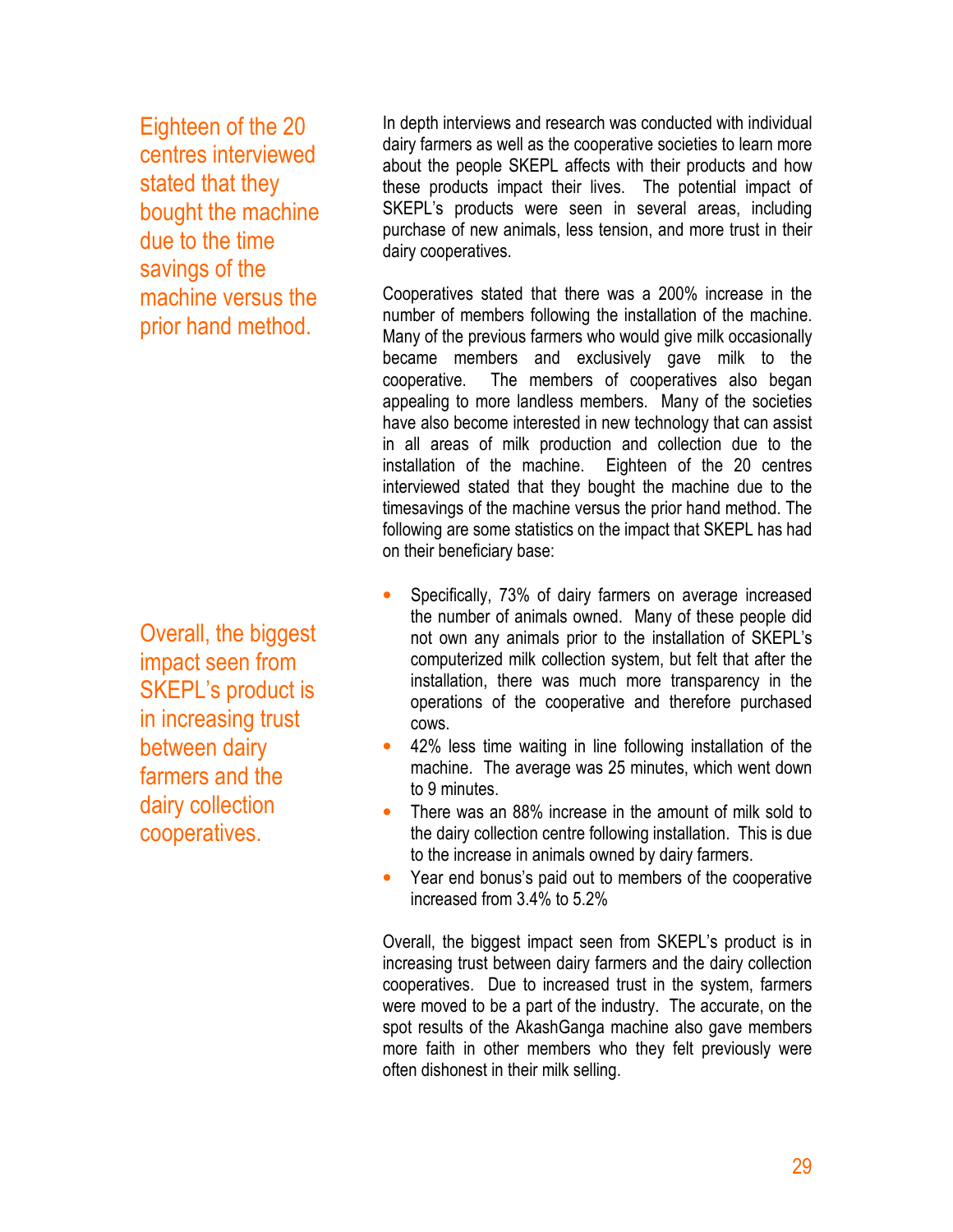#### AAVISHKAAR'S ROLE

SKEPL was the second project funded by Aavishkaar in April 2003 with a total investment of 18 lakhs in equity. Through this investment, Aavishkaar received a 26.62% stake in the company. Aavishkaar has been working closely with SKEPL in improving financial discipline and cost control.

The team has been integral in developing the creation of an MIS system that has helped the SKEPL management team improve their internal processes and systems. Also, Aavishkaar has provided access to a network for business development. Aavishkaar also continually provides advice and networking support to SKEPL on an as needed basis, as well as working with SKEPL on negotiations with potential investors.





Outcomes initial

Outcomes intermediate

Based on various interviews the following outcomes were identified:

Learn:

- Good business strategies • Networking, business development and negotiating partnerships
- Building stronger management skills

Behaviours/Actions:

- Increased publicity
- Decreased risk profile with 26% Aavishkaar ownership
- Usefulness of product has improved credibility among dairy cooperatives
- Breakeven with profit potential within the next year

Ultimate benefits:

• Created a more efficient dairy sector • Time savings results in other income generating options • Greater asset accumulation as dairy farmers own their animals **Outcomes** Long term

#### **CONCLUSION**

Applying Aavishkaar's logic model to the outcomes drawn from interviews, surveys and focus groups suggests that investing in SKEPL has had a positive social impact on the dairy farmers, and their communities.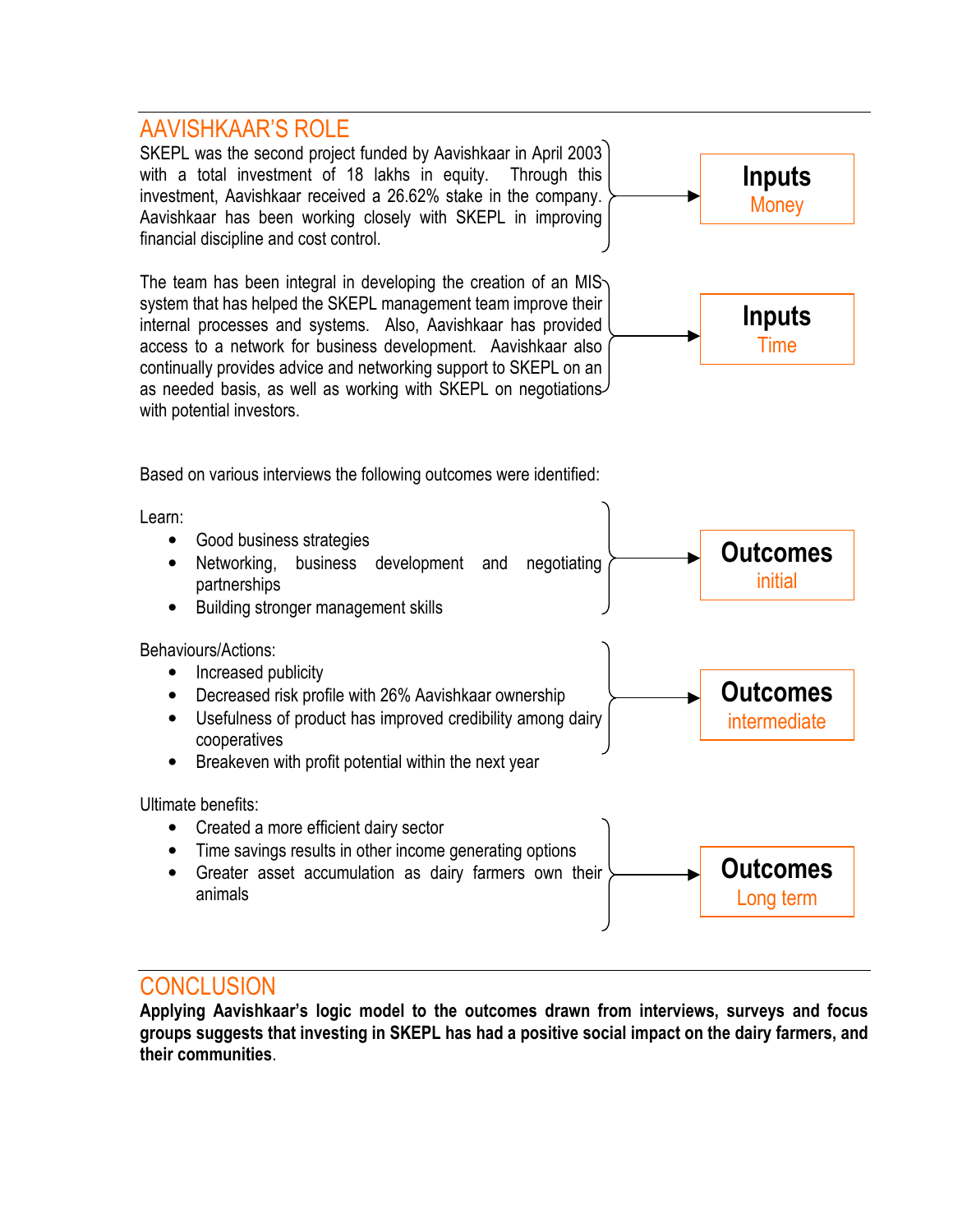# OVERVIEW OF OTHER INVESTMENTS





Kulkraft, a supplier to Craftsbridge employs uneducated and illiterate women who are able to work from home while also earning a living. – Based on Supplier Survey

#### OVERVIEW OF BUSINESS

Craftsbridge (I) Pvt. Ltd. is a Pune based cross channel designs, manufacturing and marketing organization dedicated to the handicrafts industry of India. It is working with a mission to be a bridge between customers worldwide and crafts persons, designers, bulk buyers, researchers and others that form this community. CB wishes to leverage "industry best practices and web technology" in sourcing, quality, design and marketing to benefit customers and producers. Craftsbridge offers premium, contemporary designer Handicrafts products in various categories. It is also providing 'made to order' customized products and designer services for the corporate gift market. In addition, Craftsbridge sells a wide range of crafts and designer ware sourced directly from artisans, bulk suppliers and NGOs from different regions across India.

Craftsbridge's main clients are corporates who buy their products for corporate gifts; however, Craftsbridge sources all of their crafts and materials from local artisans in specific trade areas. This translates to local artisans increasing their production (income) as well as often hiring day laborers who assist during busy seasons.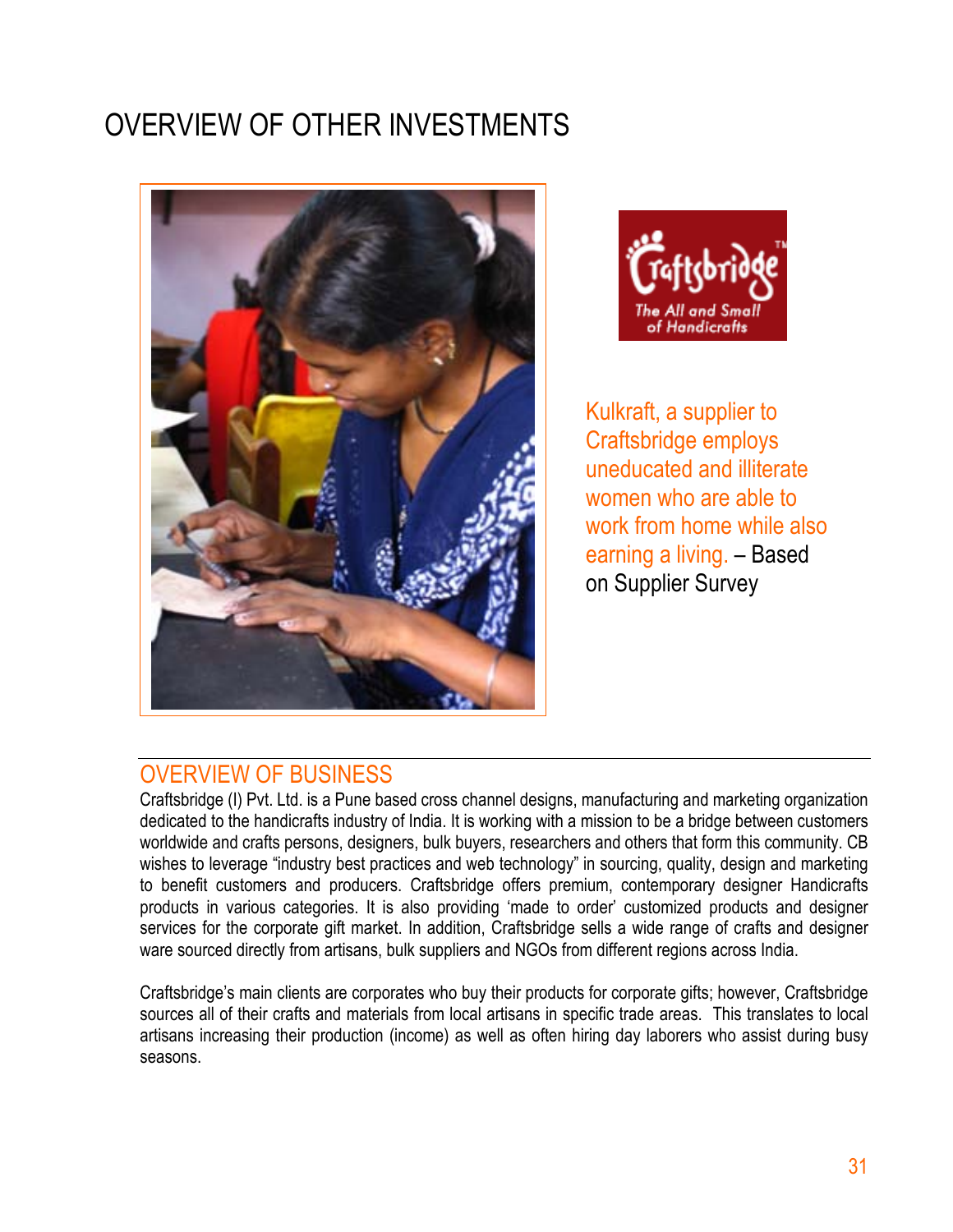As Craftsbridge's customer base expands, their supplier base also expands. Currently Craftsbridge works with 18 artisan suppliers throughout India. These artisans can be "one-man" shops to production units employing up to 70 employees. Many of these artisan shops rely almost entirely on orders from

Craftsbridge, but are also expanding their market base through assistance given by Craftsbridge. Craftsbridge works closely with their suppliers in creating innovative quality products that often spurs the creativity of the artisan to create new lines for his own business as well.

Craftsbridge (I) Private Limited is operating in a sector that holds huge potential for rural India, but has failed to translate into reality. As per estimates, more than 6 million village people are associated with the handicrafts sector. They represent traditional skills that command a lot

As per estimates, more than 6 million village people are associated with the handicrafts sector

of respect in the market place, but have failed to benefit the artisan. Craftsbridge is a motivated initiative that adds value both at the artisan level as well at the market level. The company creates twin benefits by improving the quality of production at the artisan level by introducing training, quality considerations, sharing information on international color, designs and tastes and finally improving the returns to the artisan.

#### AAVISHKAAR'S ROLE

Craftsbridge (I) Private Limited is a Pune based design, manufacturing, and marketing organization dedicated to the Indian Handicrafts industry. Its mission is to serve as a bridge between customers worldwide, and crafts persons, designers, bulk buyers, researchers and others comprising the sector in India. The company has made remarkable progress in the last 3 years over which time Aavishkaar has made a total capital commitment of close to \$70,000. Aavishkaar's stake in Craftsbridge remains at 15.69%.

Aavishkaar worked with Craftsbridge initially to mainstream its product line and operations. Aavishkaar helped Craftsbridge focus their company on the Corporate Gifts Market. It is hoped that the company can continue to benefit rural artisans by creating opportunities to commercialize their skills in the global market. Aavishkaar provided intensive hands-on business development for Craftsbridge which included restructuring financial management, developing an MIS system, creating a marketing strategy, advising the new sales force on a compensation plan and providing export expansion advice. Craftsbridge has shown exceptional sales growth with an expanded client-base. Aavishkaar is dedicated to continue working with Craftsbridge on these issues as well as on operational & strategic guidance as needed. Re-aligning roles and responsibilities in sales and back end operations has been a focus of Aavishkaar's and work will continue on this end. Aavishkaar has recently recruited a Head of Sales to fill a crucial gap; monitoring will continue to ensure that this role is managed properly.

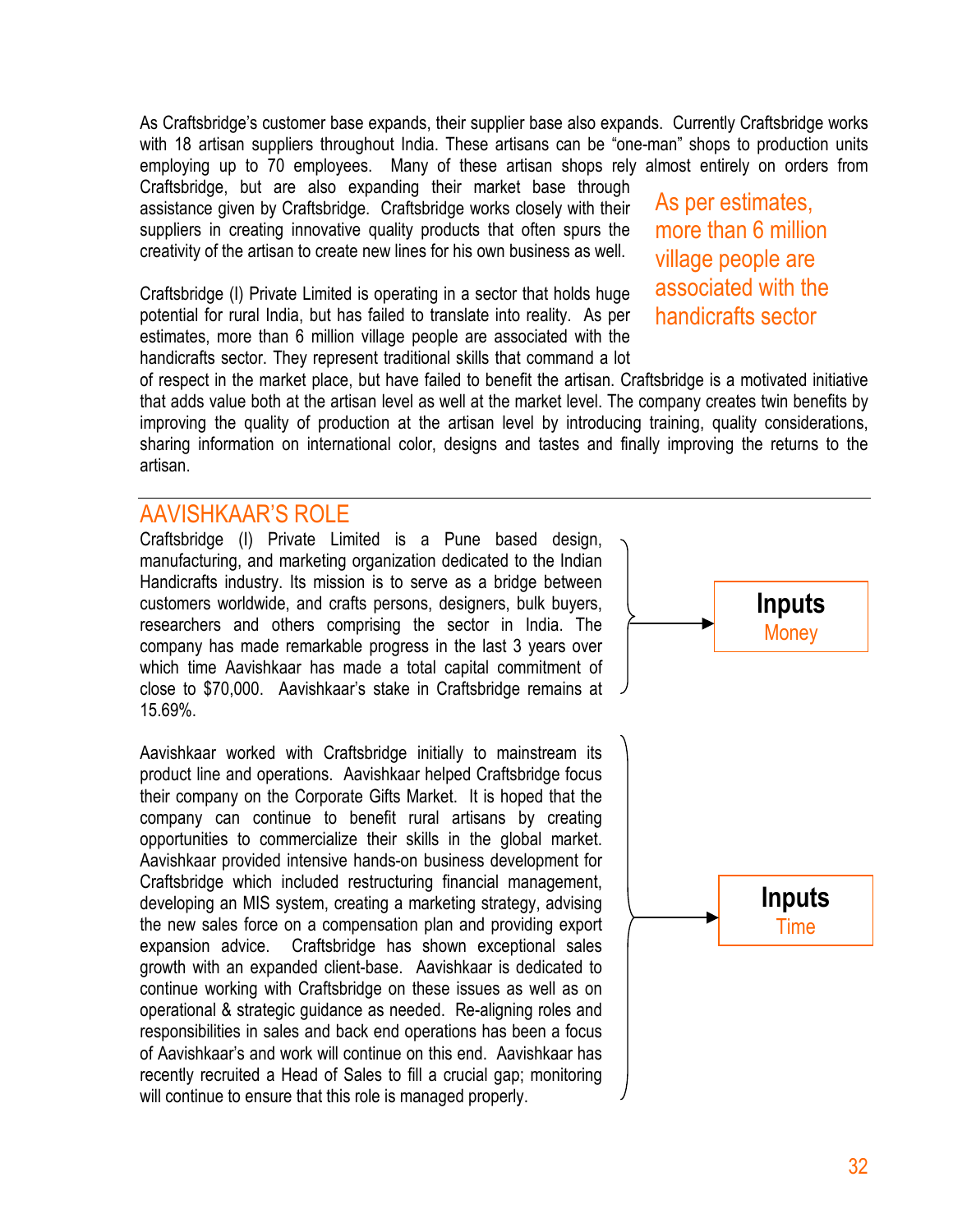## TIDE Technocrats Private Limited

#### OVERVIEW OF BUSINESS

TTPL provided end-to-end solutions for micro Hydel installations. Micro Hydel project expected to provide electrification in rural and far-flung remote areas while biomass processing creating avenues of employment and entrepreneurship for village poor as well as creating value from waste products. However, TTPL's new focus currently is on consulting with the Indian government on solid waste disposal as well as linking up Indian and European companies for carbon trading.

#### AAVISHKAAR'S ROLE

Aavishkaar's initial investment was to help the company in their expansion efforts. After 1 year of due diligence, TTPL was handed their first installment. TTPL was struggling at the outset, as the initial promoters could not carry the full burden of managing operations. Aavishkaar not only managed to develop an exit option for these promoters but also managed to find new promoters as well as a new investor with strategic interest in the sector. In the process, Aavishkaar partially divested its stake, thereby making a partial exit from the company. Aavishkaar has assisted in sourcing customer contracts and access to a network for business development. However, current promoters feel that they need more business development assistance by Aavishkaar to create a more sustainable model going forth. Currently Aavishkaar spends approximately 5 hours per month on business development with TTPL.

## Net Systems Informatics Private Limited

#### OVERVIEW OF BUSINESS

Net Systems Informatics (N-Syst) provides testing and training services for Accessibility (making IT infrastructure accessible to disabled) and Technical Writing services for the information technology sector. The services being offered under the technical writing segment include developing textbooks, documenting technology, writing knowledge base articles and user manuals as well as e-learning documents. Under the banner "accessibility", N-Syst conducts trainings with IT companies



creating awareness on the issue of disabled people's limited access to websites. They also conduct testing of applications and build web-based services for the disabled. N-Syst is one of the pioneering companies in this sector. The disabled population makes approximately 1% of all web hits per day. Today, less than 20% of websites worldwide, and less than 5% of Indian sites, are accessible. N-syst's intervention is targeted at creating a level playing field for the disabled.

#### AAVISHKAAR'S ROLE

Aavishkaar has invested 20 lakh rupees into N-Syst as equity. An additional 10 lakh was given 1 year following the initial investment. This money was used to expand their accessibility portion of the business. One area that they are gaining recognition in is in gaming software and its user accessibility. Net Systems is exploring partnerships with Vision Australia and Repro India at this time. Major challenges facing Net Systems in the immediate future are in scaling up in line with market demand and in converting pipeline projects into sales. The main value addition from Aavishkaar has been general advice and networking. Aavishkaar has worked on advising the company on optimum capacity utilization, manpower retention practices & HR policies.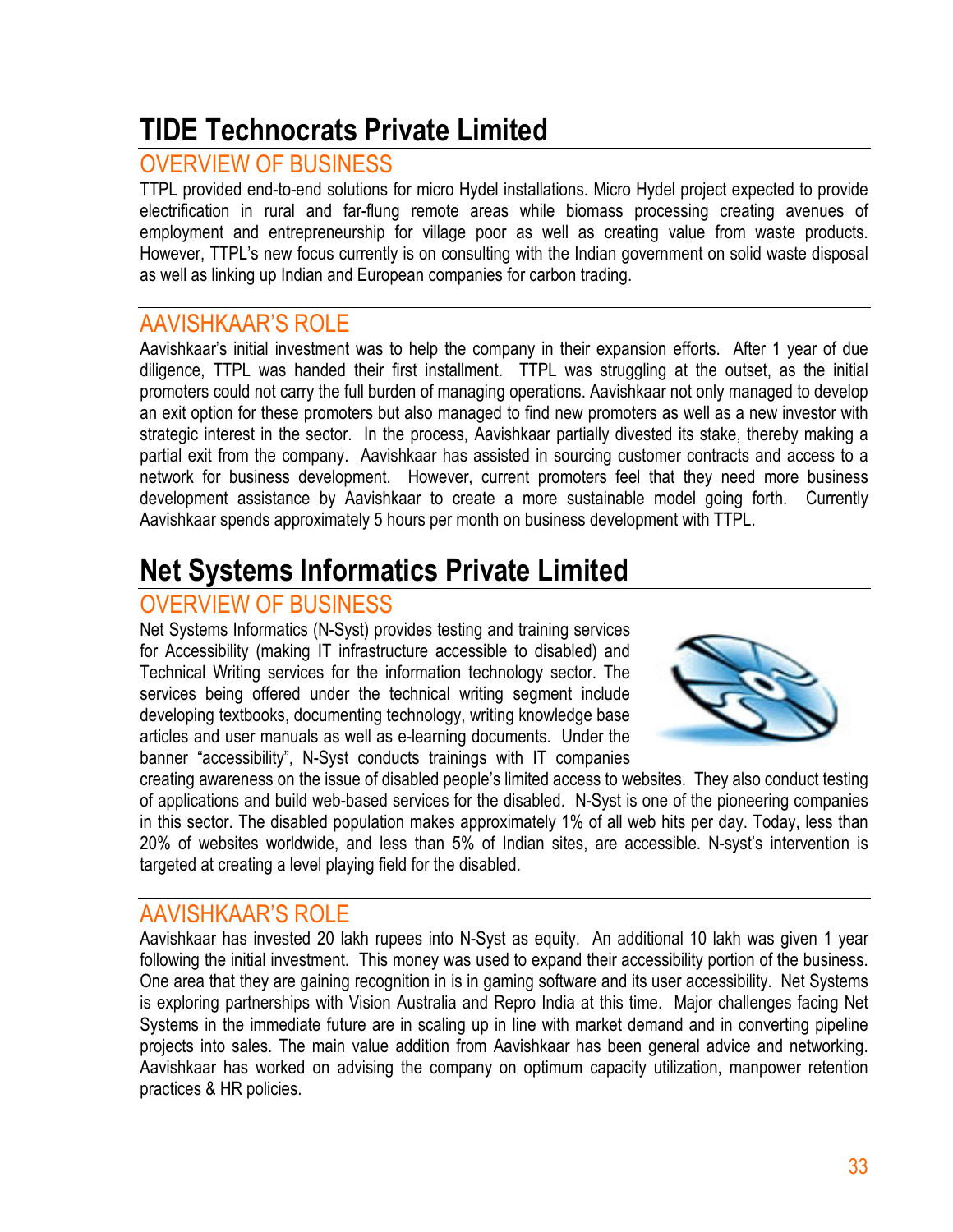# Naveen Gram Agrotechnologies Private Limited

#### OVERVIEW OF BUSINESS

Naveen Gram Agrotechnologies Private Limited is a Rajasthan based organization that is dedicated to rural marketing. The company set up a marketing and distribution channel for rural products that otherwise did not have access to a larger market. The company has tied up with innovative rural technology product manufacturers. Thus the company addresses the constraints of awareness, availability and acceptability faced by small enterprises. The company offers its service of marketing the products of small enterprises that are in search of a larger market. The product portfolio of the company includes: power thresher, power tiller, drum seeder, insect trap, organic pesticide and the Venus burner (Servals' product).

#### AAVISHKAAR'S ROLE

Aavishkaar invested 15 lakh into Naveen Gram as seed money. This money was used to create a stock of products building up the inventory as well as offering credit to dealers. Aavishkaar holds a 41.19% stake in the company. Initially, the main value addition Aavishkaar brought to Naveen Gram was capital, although as time has progressed, Aavishkaar has helped build Naveen Gram's networks with other small business that need marketing and distribution. Overall, Aavishkaar's business development services have been in the form of advice and networking. Aavishkaar spends an average of 5 hours per month working with Naveen Gram on strategic direction, networking and developing strategic partnerships. Aavishkaar will continue to connect Naveen Gram to supplier bases from their existing portfolio companies as well as assist the company in prospecting new product lines and markets.

## C K Technologies Private Limited

#### OVERVIEW OF BUSINESS

CK Technologies is based in Chennai with a focus of bridging the digital divide in India. CK Technologies believes the way to do this is by improving PC penetration by creating multilingual software for regular computer applications. By creating software run in local languages, the computer market increases and is accessible to a wider Indian population, especially those living in semi-urban and rural areas. The company has developed a bilingual Office Suite called Shakti Office (SO) that attempts to break two barriers; accessibility by enabling users literate in one native language to access computers and affordability, by making SO available at 1/10th of the price of licensed Microsoft Office. Less than 5% of India speaks English, therefore there is a huge barrier for the majority of the population to learn computers. CK Technologies' software enables all people to learn computers in their native language.

#### AAVISHKAAR'S ROLE

An initial investment of 20 lakh was given to help CK Technologies expand their current operations, but focusing on marketing. Aavishkaar's main value addition thus far has been with strategic direction, providing networks for new customers, instituting new financial reporting systems and offering general business advice as needed. Currently Aavishkaar provides approximately 5 hours per month of dedicated business development assistance to CK Technologies. Aavishkaar is working with CK on these initiatives as well as by networking with private ICT initiatives (like Drishtee), MSME associations (TANSTIA) and district associations (CODISSIA) on their behalf.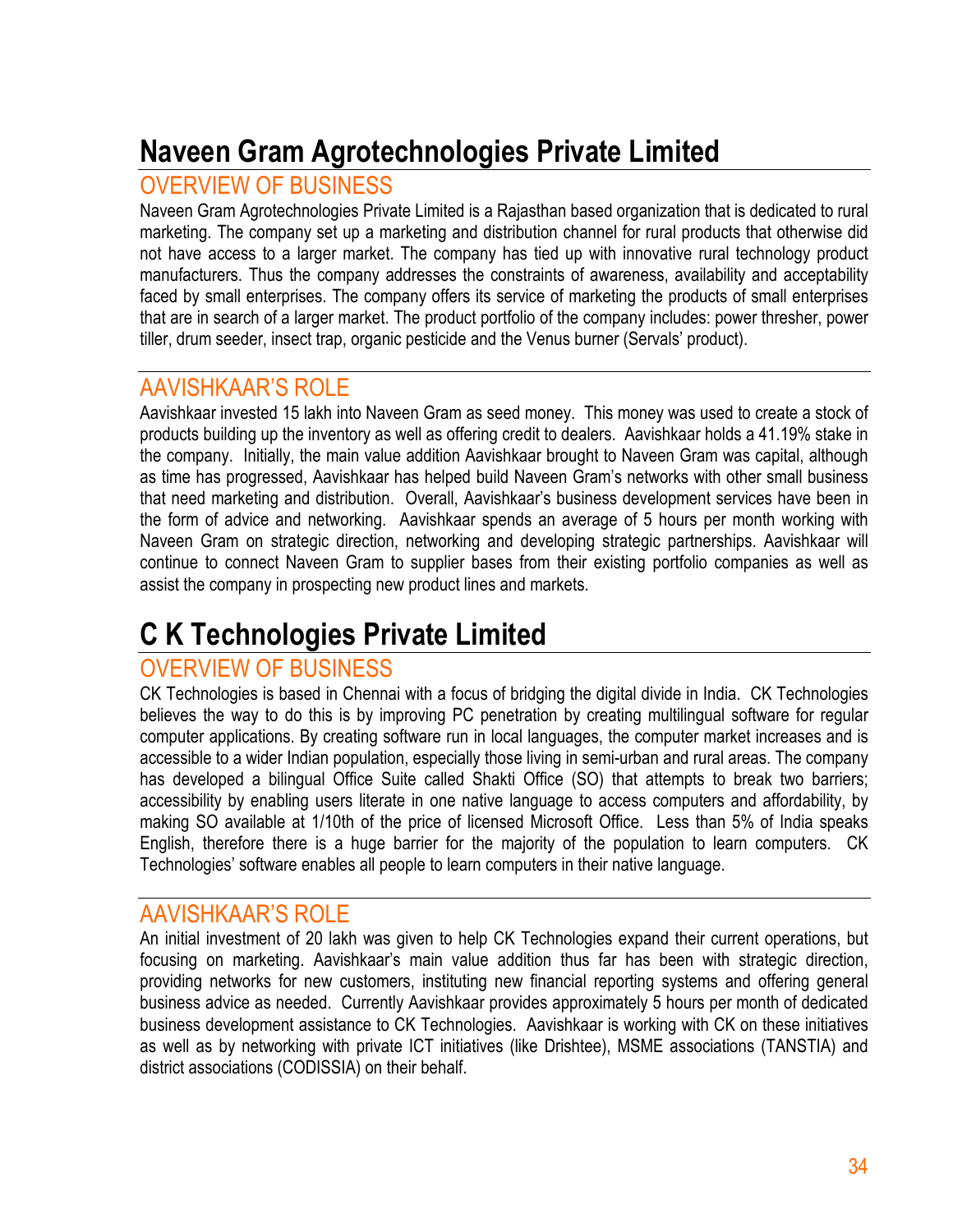## Vortex Engineering Private Limited

#### OVERVIEW OF BUSINESS

Vortex has developed a robust and low cost ATM called the Gramateller. The idea is to increase the outreach of banks and financial institutions in the rural and semi urban areas using the existing connectivity network of internet Access Kiosks. Apart from the basic built-in features of dispensing cash and accepting deposits, the Gramateller will also be capable of handling soiled and crumpled currency, other non-cash transactions, micro deposit, micro-credit etc. and will have a 4-6 hour battery backup keeping in mind its rural applicability. The Gramateller uses smart card based identification (with a PIN) and fingerprint based biometrics authentication, and the cost of the machine will be a fraction of the conventional ATMs.



#### AAVISHKAAR'S ROLE

As Vortex continues to test their rural ATM to prepare for rollout, they will also work towards developing momentum on the initial order from the Rural Employment Act, liaise with smaller banks and explore opportunities in post offices throughout the country. They currently are competing the process of switch integration with FSS and volume testing which will then lead to the integration of the stand alone ATM. Challenges will continue to arise in this process as well as in final production planning/layout design for volume manufacturing. Aavishkaar will assist in these challenges as necessary, but will also focus on networking with MFIs.

## Vaatsalya Healthcare Solutions Private Limited

#### OVERVIEW OF BUSINESS

Vaatsalya is a healthcare services company located in Southern India with a mission to provide affordable quality healthcare services to the rural and semi-urban population by operating small hospitals. Though 70% of the Indian population lives in the rural area only 15% of doctors practice in the rural areas and 20% of total hospital beds are located there. In addition to hospitals, Vaatsalya also conducts trainings for health care workers and offers consultancy services to the healthcare sector in an effort to improve efficiency and patient care in the sector. Future plans include creating preventive health care services throughout their network of hospitals.

#### AAVISHKAAR'S ROLE

Aavishkaar's investment was for expansion purposes. The initial investment was 25 lakh with an additional commitment of 50 lakh. At this point, the investment is less than 6 months old, but Aavishkaar provides approximately 10-20 hours per month of advisory services on an as needed basis. Aavishkaar's main add-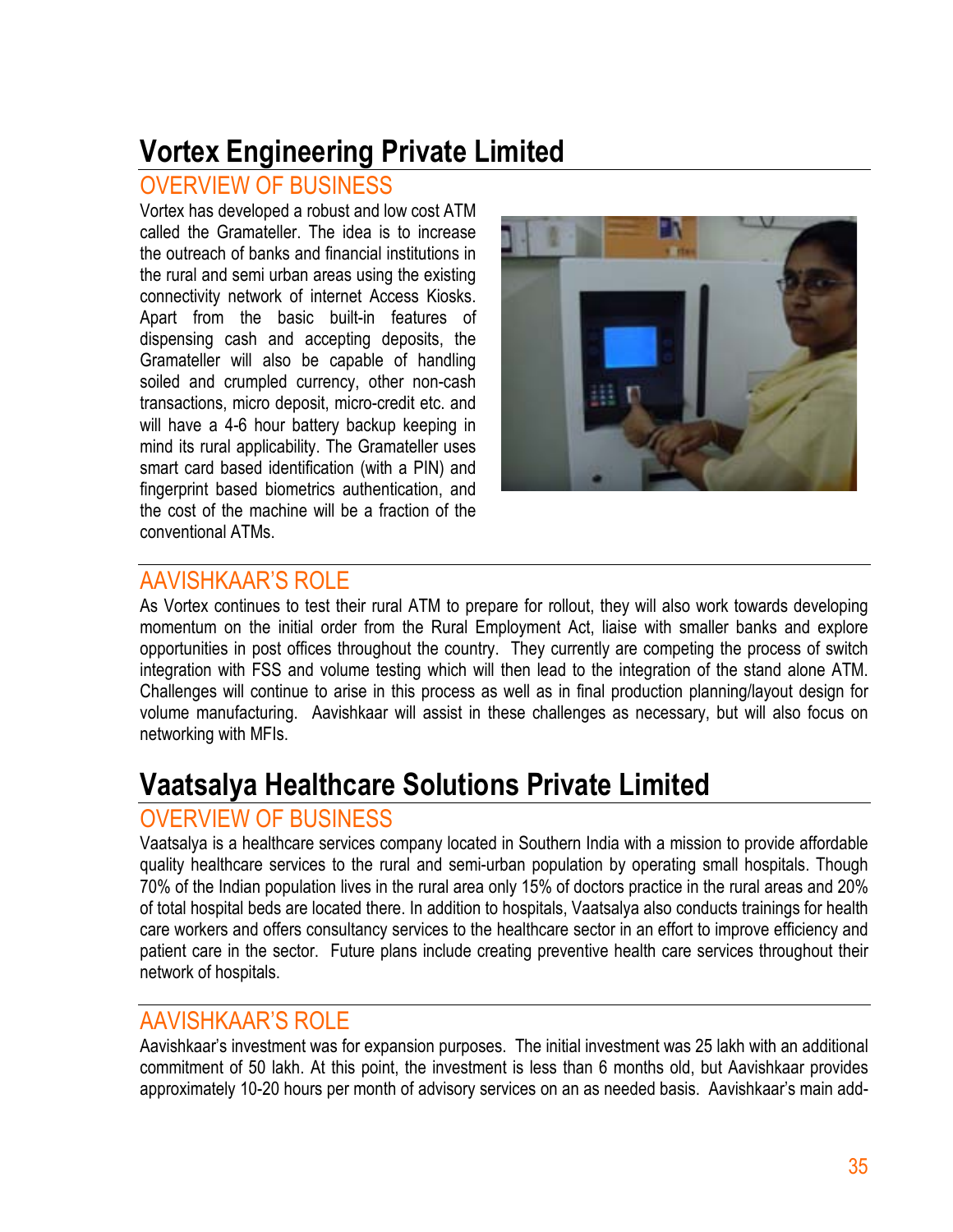on has been in networking (leveraging existing networks to position Vaatsalya at a national scale), building confidence in promoters, offering strategic direction, management planning, strategic direction/business vision development, public relations, networking, building strategic partnerships, offering general advice/assistance, establishing reporting systems. Aavishkaar's role will continue to be with networking with investors/funds to enable infusion for the larger geographic expansion, working in close co-ordination on negotiating terms with an interested industrial group seeking to invest as well as coordinating financial tracking systems for each hospital.

## PENDING INVESTMENTS

Aavishkaar's investment committee has given approval for investment into Desert Artisans Handicrafts (DAH) as the 10<sup>th</sup> investment after Vaatsalya. However, around the same time, DAH split its business into 6 companies and Aavishkaar was invited to invest independently into those 6 companies. Out of this, 4 were chosen for investment. These 4 companies will form investments 10 to 13 for Aavishkaar. They are called DAH, DAH-Jaipur, DAH-Chanderi and DAH-Bhuj based on their area of location. To date, Aavishkaar has disbursed money only to the first DAH with the other 3 pending disbursal. Additionally, during the course of this case study, Aavishkaar has approved a 14<sup>th</sup> company, Rangsutra, who is also in the handicraft sector. Rangsutra's investment is currently pending disbursal as well. Given below is a general overview of each company.

### Desert Artisans Handicrafts Private Limited

#### OVERVIEW OF BUSINESS

Desert Artisans Handicrafts Pvt. Ltd. (DAH) is a 15 year old profit-making and dividend-paying handicrafts outsourcing and production company based in New Delhi. At the core of this venture was the objective of creating an innovative model for a corporate intermediary that would collectivize rural artisans, deal directly with artisan groups and provide financial and operational support, all culminating with an assured market that pays fair prices for traditional Indian craftsmanship. DAH primarily sources products from artisan groups based in central and western districts of Rajasthan. Of late, the company has started tapping handicrafts skills of Gujarat, Madhya Pradesh, West Bengal and Bihar. The company's product portfolio includes hand block printed textiles, durries, handloom garments, embroidery and 'applique' garments and furniture.

### Rangsutra Crafts India Private Limited

#### OVERVIEW OF BUSINESS

Rangsutra provides a marketing and support base to craftspeople, farmers and their organizations by effectively selling their products in an expanding yet increasingly competitive market. Rangsutra adds value to these producer organizations by way of design & product development, production planning and sales & marketing. At present, the company is working with over 1000 rural artisans and farmers in three states of India. The company strives to provide an assured market and fair remuneration to the producers and to ensure that they benefit from the rising consumerism trends both within and outside India. The uniqueness of Rangsutra is that craftspeople and artisans are not just shareholders in the company but also have Board representation through their organizations. This inculcates in them a sense of ownership and entrepreneurship and entitles them to profit sharing.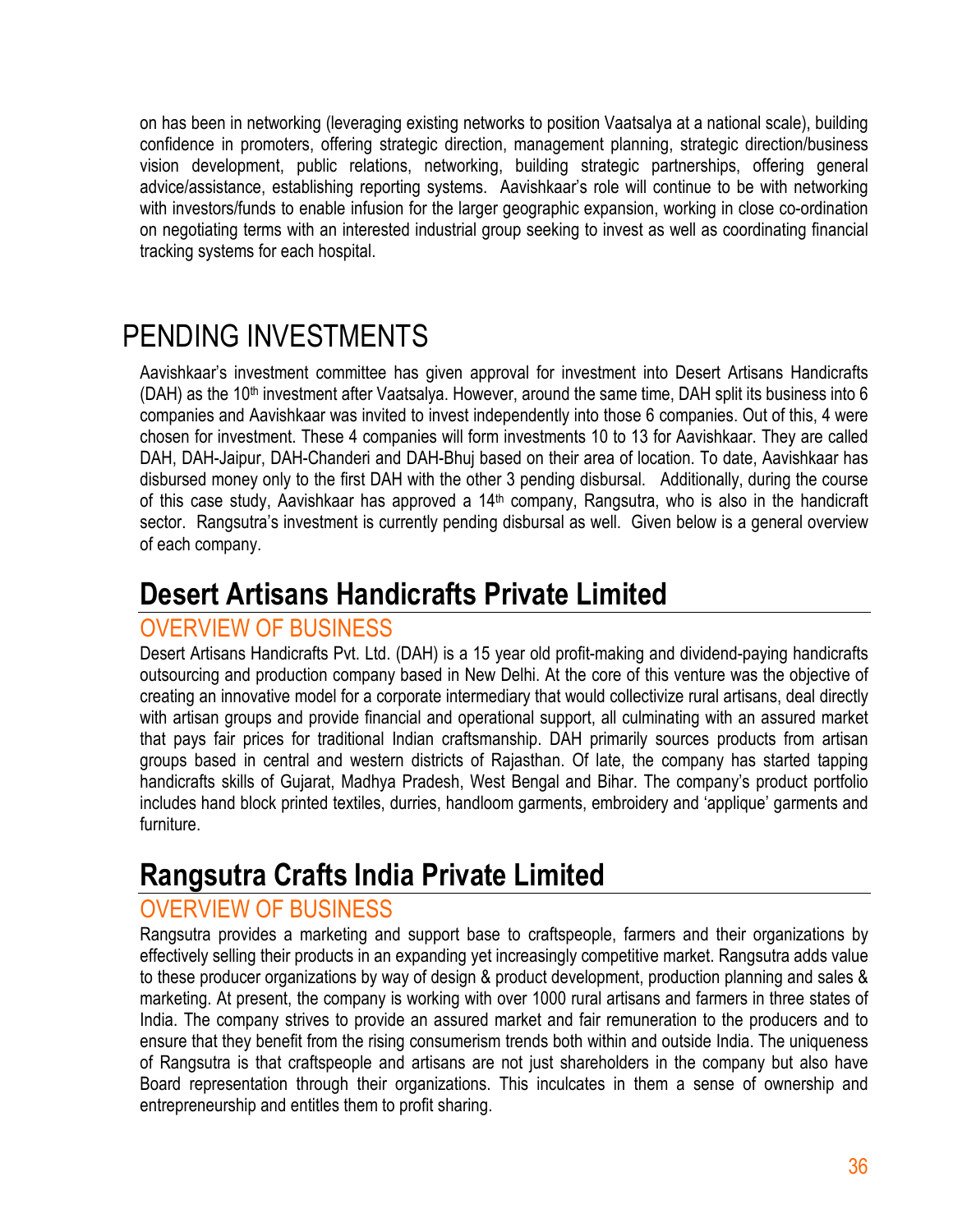# Lessons Learned

#### "Aavishkaar started through a random thought process, where ownership and management was driven more by the heart than the mind." - Founder, Vineet Rai.

THE NEED: Aavishkaar was a pioneering effort at the time it started in 2001; a new concept that was trying to make investment in micro enterprise more attractive for traditional investors. The MSME sector in India has mainly been debt driven where equity was not available due to the higher investment risk. This lack of access to equity investing creates a weak base on which MSME grow their business models; financing is either at a high cost or from the owner's personal savings. This leads to MSME units with high market risk and personal risk. Aavishkaar was created to provide equity financing options to the MSME sector, specifically the rural areas where greater social impact was feasible.

THE EXPERIENCE: In fact, when Aavishkaar first started there were four main pillars that each investment required: early stage, rural, socially-based and micro-equity. Adhering to all these four constraints led to significant challenges in not only finding potential investments but also managing them in a cost-effective manner. While reflecting on the experiences and challenges that Aavishkaar faced over the past 6 years, Vineet says, "We were too much left to the centre; without access to funds or enough staff, we were placing too many constraints on a new concept. Had we been able to raise a larger fund to hire more staff, we could have shown stronger growth in our investment portfolio." One of Aavishkaar's major challenges was adequate funds for a profitable business model; it started with only US\$200,000 instead of the required US\$2 million leading to an overburdened staff and under-funded investments. However, running operations with a small amount of capital created a more disciplined approach to investing with rigorous due diligence and strong investee accountability/transparency.

Below is a summary of the successes and challenges Aavishkaar has faced as an organization over the past 6 years:

#### THE SUCCESSES:

Aavishkaar has proven that equity-based investments in sociallyrelevant MSMEs have a significant impact on livelihood creation and greater economic opportunities.

- Structuring Aavishkaar as for-profit model provided greater flexibility and sustainability rather than a nongovernment organization (NGO) or a public corporation; flexibility, since the management fee is unrestricted funds as opposed to grant funding; and, sustainability since it's based on the investment fund.
- The initial constraints of small capital enabled the development of a disciplined business process leading to successful investments based on less than 4.5% of corpus.
- Strong due diligence, monitoring and hands-on business development ensured a cautious investment approach where only US\$118,000 was disbursed over 5 years.
- Despite a low cost structure and a difficult working environment, Aavishkaar experienced low turnover and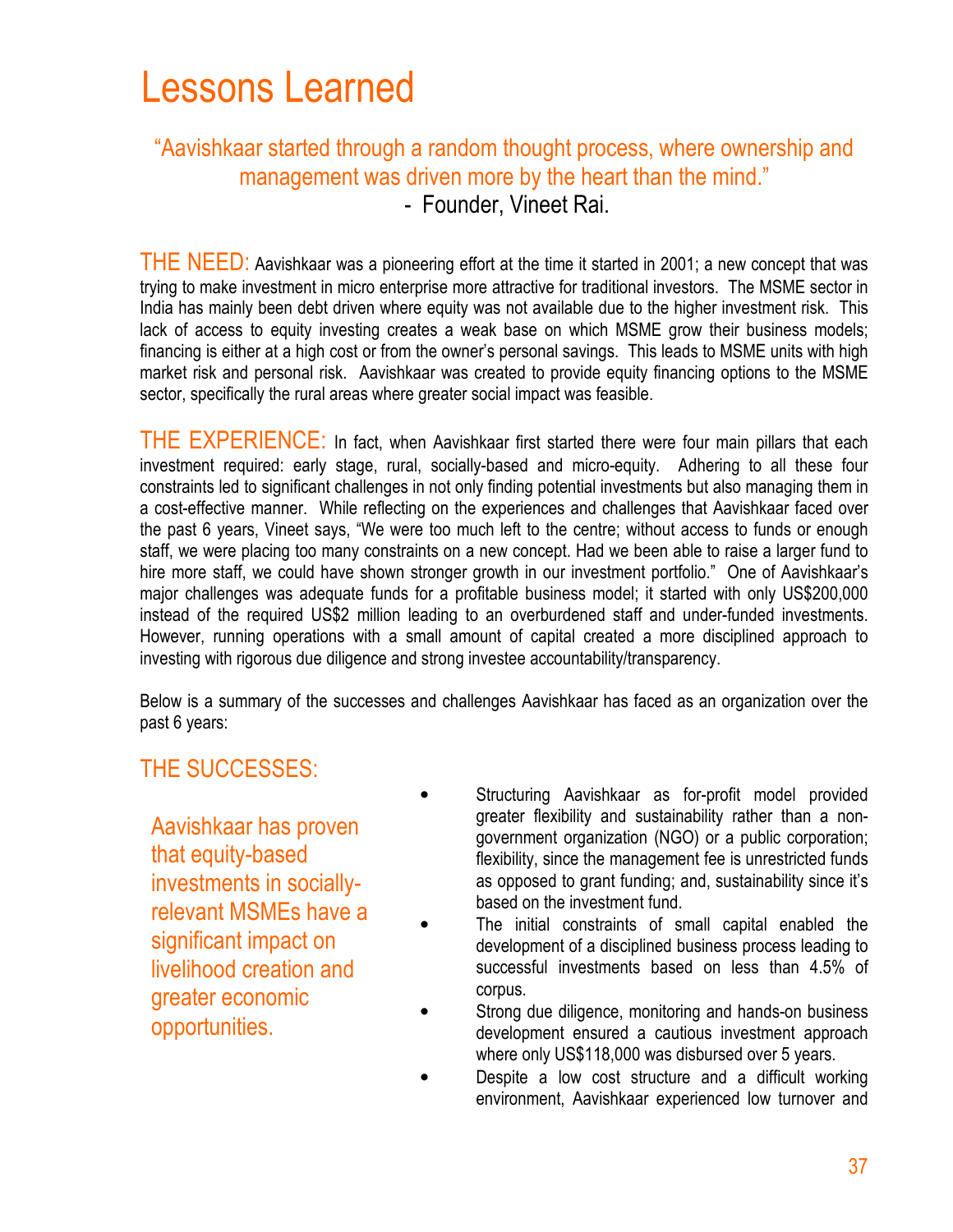Despite a low cost structure and a difficult working environment, Aavishkaar experienced low turnover and high motivation among the staff.

high motivation among the staff; the need to prove that this investment model is profitable and helps rural community was an underlying motivation for the team and investors.

- Maintaining a close relationship with key investors to ensure their support through both good-and-bad times.
- Creating high visibility for Aavishkaar was essential in building awareness on improving the funding landscape for Aavishkaar-type funds and their investments.
- Since Aavishkaar is doing path breaking work, their strong ability to network with various people ranging from international non profits to venture capitalists has created a platform for learning and sharing of information.
- Positive macroeconomic environment has attracted more potential investors and greater investment into the MSME sector; Aavishkaar was the first social venture fund and hence the first choice partner for new entrants.

#### THE CHALLENGES:

- Aavishkaar was a new concept functioning in a challenging environment, therefore, only a few investors were willing to take the risk of investing in the business leading to an underfunded, overstretched business model.
- Since Aavishkaar was a pioneering effort, a new skill set was required from staff; there were no individuals that had this experience prior to joining, therefore, on-the-job training was essential. This led to an overburdened staff.
- Aavishkaar is a founder-driven organization where limited visibility and upside exists for the other staff members; requiring an environment that ensures staff ownership and participation; this is difficult when staff have no carry or financial incentives.
- Structured as a traditional venture capital fund where an investment committee finalizes the investments means that there is an inherent challenge in managing their expectations with on-the-ground realities. Often the team has worked hard in identifying a potential investment opportunity that is rejected by the committee, which later greatly affects motivation levels.
- Although Aavishkaar fills a funding gap in the financing chain of MSMEs, there still exists an even larger gap between Aavishkaar and the commercial sector for equity financing further limiting exit options and profit potential.
- Aavishkaar's past experience has shown that investments with strong social agendas often have not focused on maximizing profitability due to the lack of business skills, networking and marketing. Therefore, Aavishkaar spends

As a pioneering effort, the organization was underfunded and overstretched often limiting the hands-on assistance necessary for accelerated growth.

The greatest challenge is balancing the social and commercial agenda.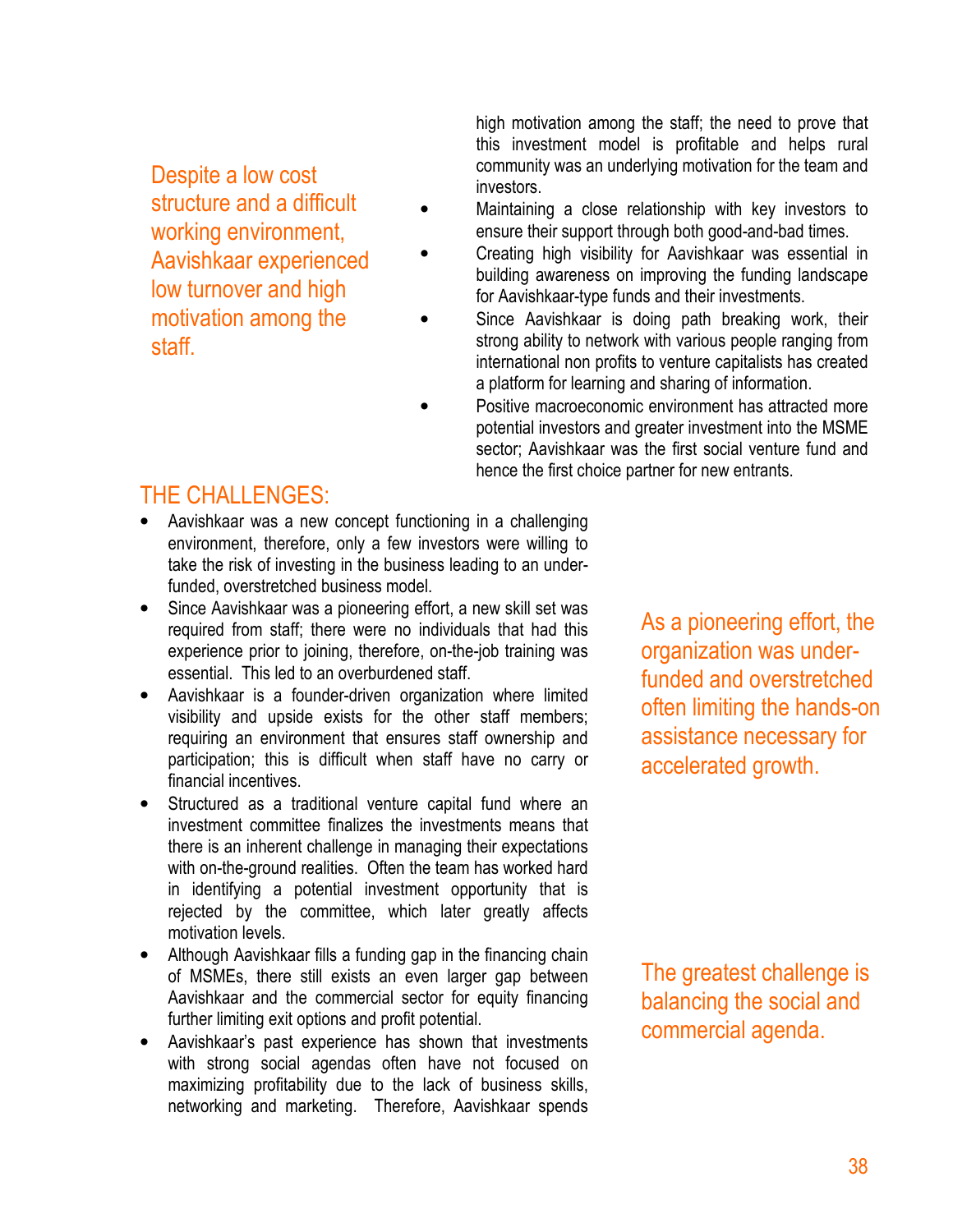more time (which costs money) on improving the commercial viability of strong socially based organizations; this places a constraint on Aavishkaar's ability to prioritize their social versus commercial agendas.

THE LEARNINGS: The success of Aavishkaar's business model is instituting processes and systems that improve an organizations ability to attract investment from the formal financial sector, mainly through better transparency and accountability. "Small entrepreneurs don't like reporting, they find this a huge burden and sometimes even offensive," says Vineet. Therefore, Aavishkaar plays an important role in providing hands-on management assistance where the founder and owner have limitations. Aavishkaar spends a lot of time identifying the organizational weaknesses and assessing whether these can be matched with Aavishkaar's capabilities. "Our success is based on ensuring that the entrepreneur is driven by the idea and culturally wanting to learn, they shouldn't find Aavishkaar as a threatening element; but should be aware of their limitations and understand how Aavishkaar will help them." This matching of expectations and capabilities is a key success factor.

However, despite the potential synergies, many aspects of the Aavishkaar investment process are in direct conflict with the nature of the MSME sector. For example, many find the model constrains the entrepreneurial spirit, with projected budgets and

"Our success is based on ensuring that the entrepreneur is driven by the idea and culturally wanting to learn, they shouldn't find Aavishkaar as a threatening element; but should be aware of their limitations and understand how Aavishkaar will help them."

future planning. Culturally, Indians are patriarchal and find it disrespectful when younger people (despite their qualifications) question their authority. Furthermore, small entrepreneurs do not understand what is equity and how valuations are important for Aavishkaar's investments to be successful. Many equate equity with grant funding in this sector. "Overcoming all these challenges has been difficult and yet exhilarating."

THE REPLICATION: Replication of the Aavishkaar model is essential to ensure lasting social change through livelihood creation and greater economic opportunities. Key success factors for replication are:

- Raise enough funds to ensure that the management fee covers cost of operation including adequate staff and investment funds
- Create an financial incentive structure for staff from inception
- Hire more staff for business development purposes
- Mix the investment portfolio with areas of focus, size and types of investment to ensure diversity and balance
- Reduce the constraints on type of investment such as choosing two from the range of micro-equity, socially-relevant, early stage and rural
- Increase the average life of the investment to 10 years; impact sometimes takes longer than expected